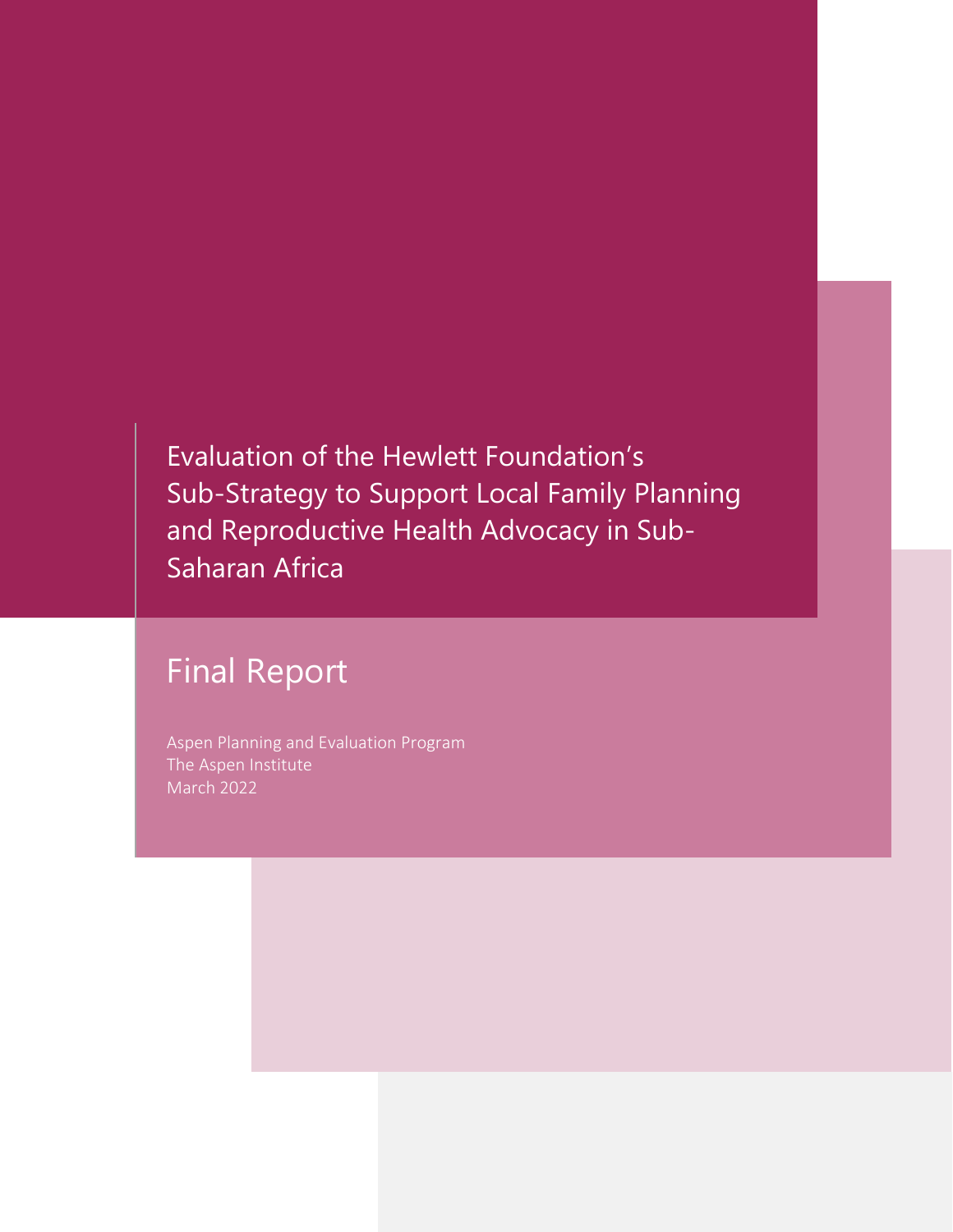## Introduction

In 2016, the Hewlett Foundation launched its [international reproductive health strategy to support local advocacy](https://hewlett.org/wp-content/uploads/2016/11/Supporting-Local-Advocacy-in-Sub-Saharan-Africa.pdf)  [in sub-Saharan Africa.](https://hewlett.org/wp-content/uploads/2016/11/Supporting-Local-Advocacy-in-Sub-Saharan-Africa.pdf) This strategy continued the foundation's focus on ensuring that women can decide whether and when to have children. **The strategy had an ambitious goal:** A vibrant sector of local civil society organizations (CSOs) in sub-Saharan Africa that can capably and positively influence the family planning and reproductive health (FPRH) policies and funding decisions of their own national governments and of international donors. To contribute towards this goal, the strategy was grounded in **five principles** that the foundation expected would inform its own practices as well as the practices of grantees and their CSO partners:

- 1. Support local advocacy priorities while seeking opportunities to connect these to global advocacy efforts,
- 2. Strengthen and provide more hands-on and sustained technical assistance tailored to each organization,
- 3. Support longer-term advocacy partnerships that strengthen and support local advocacy capacity,
- 4. Encourage mutual accountability among all parties: funders, intermediaries, and local partners, and
- 5. Measure progress, document, adapt and share what is learned.

The foundation commissioned a five-year developmental evaluation to identify and share emergent lessons about this "principles-based approach" throughout the process of strategy implementation. In this report, we summarize key findings, lessons, and recommendations from the final data collection period of this learning and evaluation process (September 2020 - July 2021). Our analysis draws on interviews with the foundation's grantees and their CSO partners, foundation staff, civil society leaders in Africa, and peer funders, as well as a "context review" of trends and developments in the broader philanthropic and international development field in which the strategy was situated.

#### The strategy's grantmaking approach and portfolio

**INGO Intermediary Grantees:** The strategy's primary grantmaking approach was an intermediary model in which the foundation's support for local advocacy was channeled through organizations (mostly international nongovernmental organizations, or INGOs) who provided grants and other forms of capacity support to CSO partners.

Advocacy Partners received five-year grants to provide funding and other forms of capacity support to African CSOs:

- *Equilibres et Populations*
- *Deutsche Stiftung Weltbevoelkerung (DSW)<sup>1</sup>*
- *International Women's Health Coalition (IWHC)*
- *PAI*

Opportunistic Engagement grantees received grants to support African CSO advocacy and capacity in diverse ways:

- *Center for Reproductive Rights*
- *IntraHealth/Civil Society for Family Planning in West Africa Project (CS4FP)*
- *Johns Hopkins University/Advance Family Planning (AFP)*
- *Mannion Daniels/AmplifyChange,*
- *International Planned Parenthood Federation Africa Regional Office*
- *World Faiths Development Dialogue (WFDD)*

**Direct CSO Grantees:** Beginning in 2019, the foundation introduced a direct grantmaking model to the strategy. These grants provided general operating support to a small set of wellestablished African-led CSOs with a demonstrated record of strong advocacy work on FPRH issues:

- *Center for Health, Human Rights and Development (CEHURD)*
- *Forum for Women in Democracy (FOWODE)*
- *Trust for Indigenous Culture and Health (TICAH).*

**The Advocacy Accelerator:** The foundation established the Advocacy Accelerator, a new Africa-based and African-led platform to support advocacy capacity through shared learning and exchange. The Accelerator was supported through a grant to Amref Health Africa, which served as the host organization for "incubating" the new platform.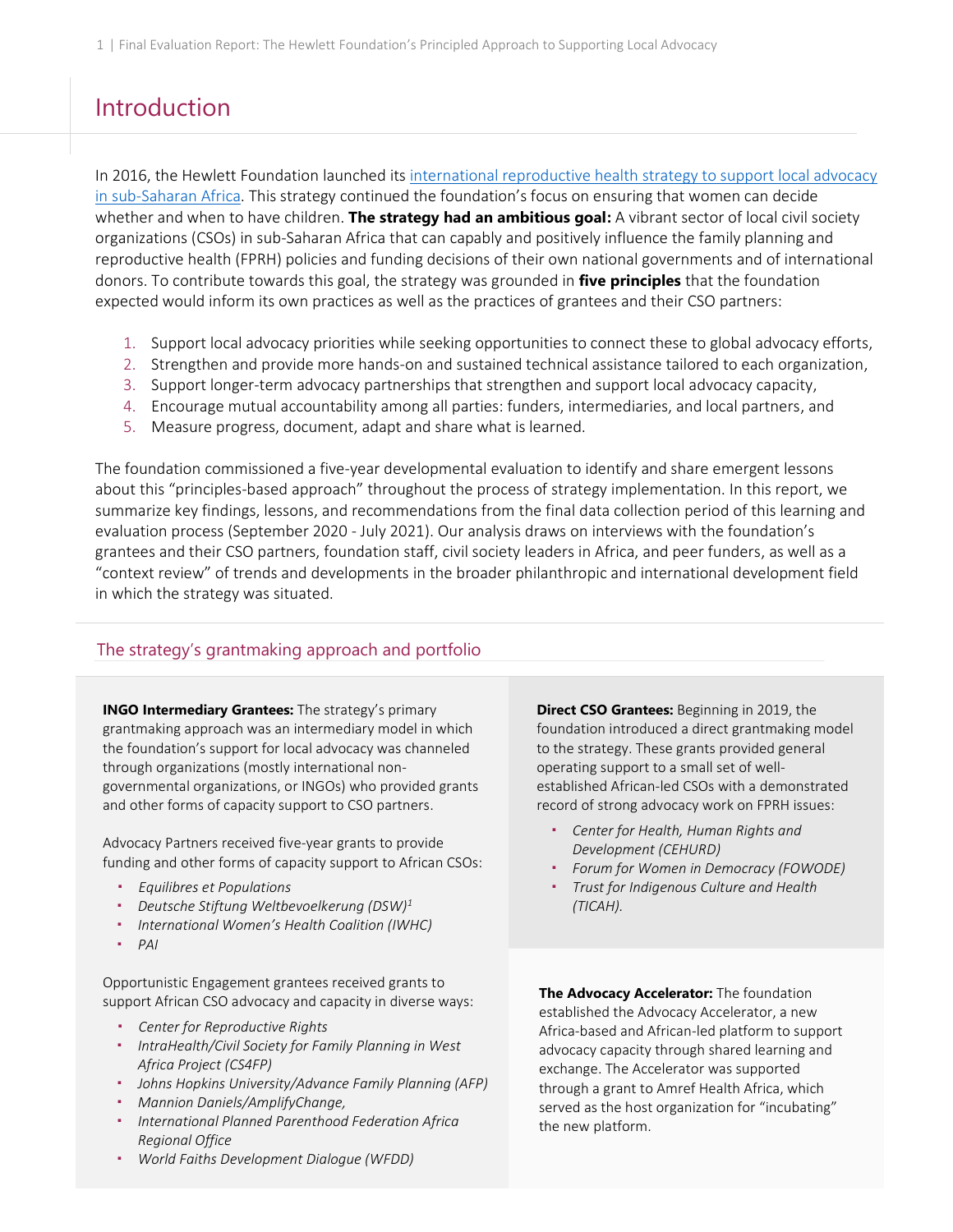### Theory of Change

The foundation expected its principle-based approach to contribute to two main short-term outcomes:

- 1. The **advocacy and organizational capacity** of local CSOs is strengthened; and
- 2. In capacity support partnerships, **power is shifted** away from the funder and towards the local CSO.<sup>2</sup>

These outcomes were anchored in the premise that principle-aligned practices – and power sharing – among strategy actors would yield more effective capacity support to CSOs. Over the longer term, the foundation expected that strengthened capacity and greater power sharing would contribute to CSOs' effectiveness as advocates and their organizational sustainability – which, in turn, would contribute to the overarching goal of a vibrant CSO sector. The foundation also hoped that grantees, CSO partners, peer funders, and other actors in the field would perceive the value and effectiveness of principle-aligned practices, supporting the uptake and upkeep of these practices over the long term.

### The Context

The strategy unfolded within a dynamic context that in some ways facilitated (or even surpassed) the kinds of changes that the foundation aimed to advance, and in other ways reinforced barriers to those same changes.

### Facilitators of change

**Conversations about power, inequity, and the colonial and racist roots of current practices are shining a different light on funder-grantee dynamics and creating pressure to demonstrate receptivity to sharing power.** Renewed and emboldened discourse around power dynamics and capacity strengthening practices in funder-INGO-CSO relationships is calling out harmful practices that perpetuate power imbalances and racism. That discourse is also documenting equitable alternatives, including those rooted in feminist, anti-racist, and decolonializing values. Some funders are changing practices to redress power imbalances, contributing to peer pressure for other funders to "share" or "shift" power towards CSOs they support directly or via intermediaries. Our interviews with CSOs suggest that these broader conversations – as well as some evidence of improved funder practices – have helped embolden CSOs to question, challenge, and demand more equitable treatment by funders and intermediaries.

Barriers to change

**Practices perpetuating power imbalances and ineffective capacity support continue to be the norm among most funders and INGOs.** Bilateral and multilateral entities often disburse funds through layers of international and national intermediaries who each take a cut, leaving a disproportionately small proportion of money for CSOs. Deeply rooted racist and colonial power dynamics manifest in donors' bias towards funding white-led organizations, persistent devaluation of African CSOs' expertise and qualifications, and a mindset of development "for" rather than "with" Africans. This limits CSOs' ownership and flexibility in charting their own capacity strengthening and advocacy work. COVID-19 promoted some power-sharing practices, such as more flexible funding. But practices may revert to prior norms once the global health crisis appears less acute.

**Resource scarcity reinforces power imbalances between CSOs and INGOs**. Under-staffed and under-resourced CSOs face an unequal fundraising field – especially when responding to complex funding criteria set by Northern donors. INGOs, including those who "localize" their operations in African countries, draw on their larger staff and home office fundraising operations to win funding. INGOs cement this competitive advantage by recruiting experienced African staff away from CSOs and failing to acknowledge CSO partners' contributions in reports to funders. CSOs do not call out these problematic practices for fear of losing funding.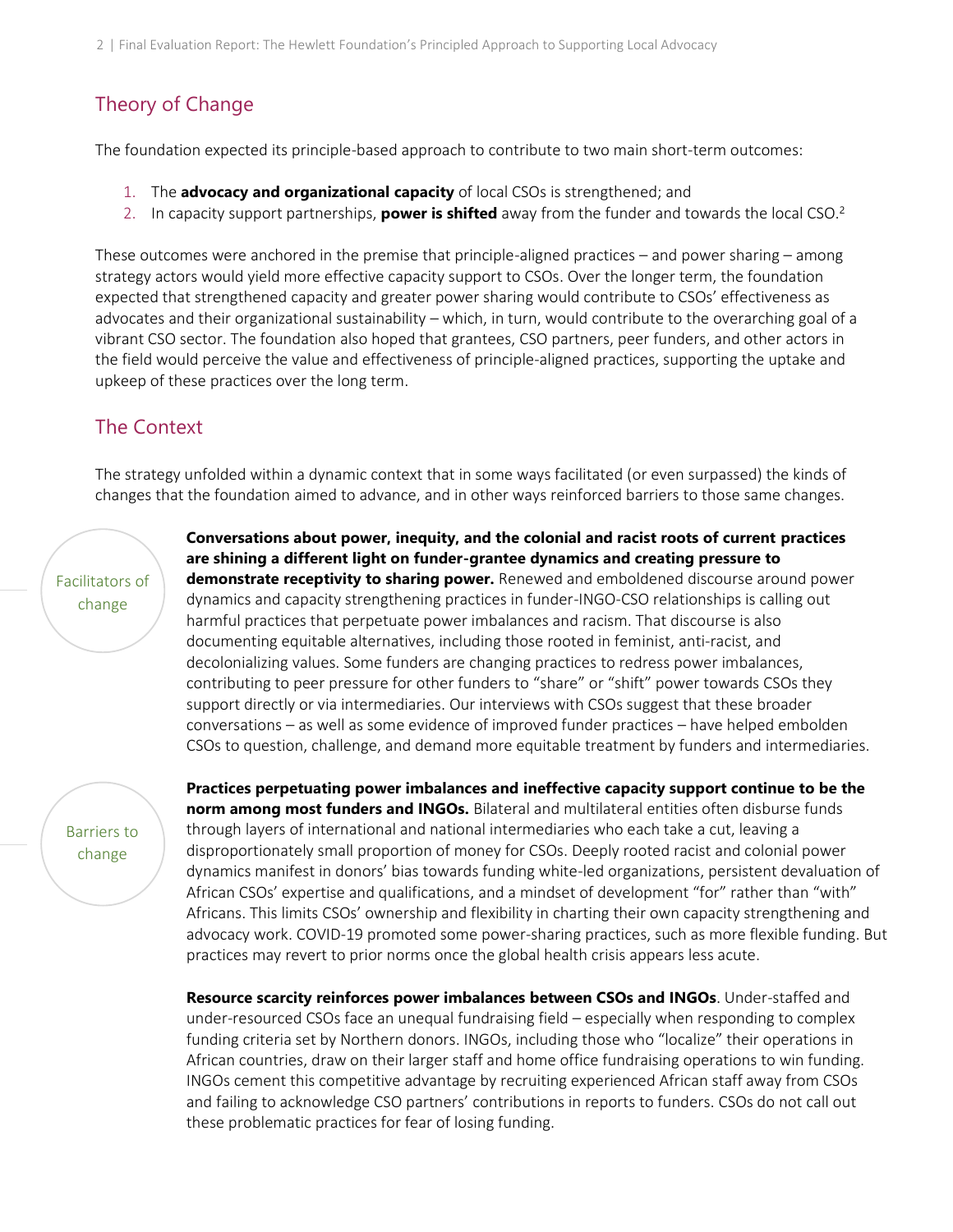## Supporting CSOs through Grants to INGO Intermediaries

The foundation's standard approach to supporting FPRH advocacy organizations in sub-Saharan Africa has been to fund INGO intermediaries. These INGOs in turn channel financial resources to clusters of CSO subgrantees and support the efforts by those CSOs to strengthen advocacy practices and organizational capacity. The intermediaries are expected to manage sub-grants and to provide high-quality training, coaching, connections, and support to their CSO partners, helping them develop as organizations and advocates. At the same time, the strategy aimed to disrupt intermediary practices like short-term project-specific grants that gave CSOs limited control over advocacy and capacity strengthening priorities. The foundation encouraged INGO grantees to align their practices with the principles, based on the expectation that this would help advance the desired outcomes of power sharing and capacity strengthening. Below we summarize key findings and lessons about grantee practices that contributed towards – or inhibited – these two outcomes.

### Power sharing in INGO-CSO partnerships

**General operating support – which affords CSOs the most decision-making power – was relatively rare.** Providing general operating support to CSOs may provide the most authentic way of shifting decision-making power. It puts CSOs in charge of planning at the outset of the grant and allows them to decide whether and how to realign their expenditures during the grant period. Our interviews yielded only a handful of general operating support sub-grants to CSOs, suggesting this remains an uncommon practice among INGO grantees.

**Most CSOs reported exercising substantial decision-making power in their partnerships with INGO grantees. But certain grantee practices still limit their control over decisions.** Most CSOs felt they were able to exercise considerable decision-making power in their partnerships with the INGO grantees: they largely or entirely determined their own priorities and activities and they had flexibility to adjust during the grant period – albeit with varying degrees of permission required from grantees. But CSOs also reported grantee practices that constrained their decision-making power, such as planning frameworks that curtailed CSOs' control over program design, stringent reporting demands, and unwillingness to relinquish control over budget allocation decisions.

*"We developed a sense of inferiority complex and felt like beggars. We know the best approach to our work and there is need for ownership of what we do, yet here we were under the instruction of others over what to do. "*

*– CSO partner*

One factor that can limit sharing of decision-making power: INGOs' organizational structures or processes designed to meet the more restrictive reporting and assessment requirements of other funders. Funder-driven criteria for selecting CSO sub-grantees can exclude less-established organizations. Inflexible sub-grant contracting language can make mid-course adjustments more difficult. <sup>3</sup> A few INGO grantees qualified their support for power sharing because they believed that some CSOs don't have the capacity to independently manage a large grant or advocate effectively without the INGO's technical support. INGO interviewees told us they felt that they "know what would work best for the CSO" or that they need to play a role in "making sure that the partner can execute plans." These attitudes are consistent with the dominant international development model that activists, scholars, and CSO leaders have criticized for decades as colonialist and consciously or unconsciously racist.<sup>4</sup>

#### Long-term sub-grants to CSOs are critical to sharing power - but remain relatively uncommon.

The foundation expected its INGO grantees to shift towards longer-term sub-grant agreements with CSO partners. Such support enables longer-term planning for advocacy and capacity strengthening. It helps stabilize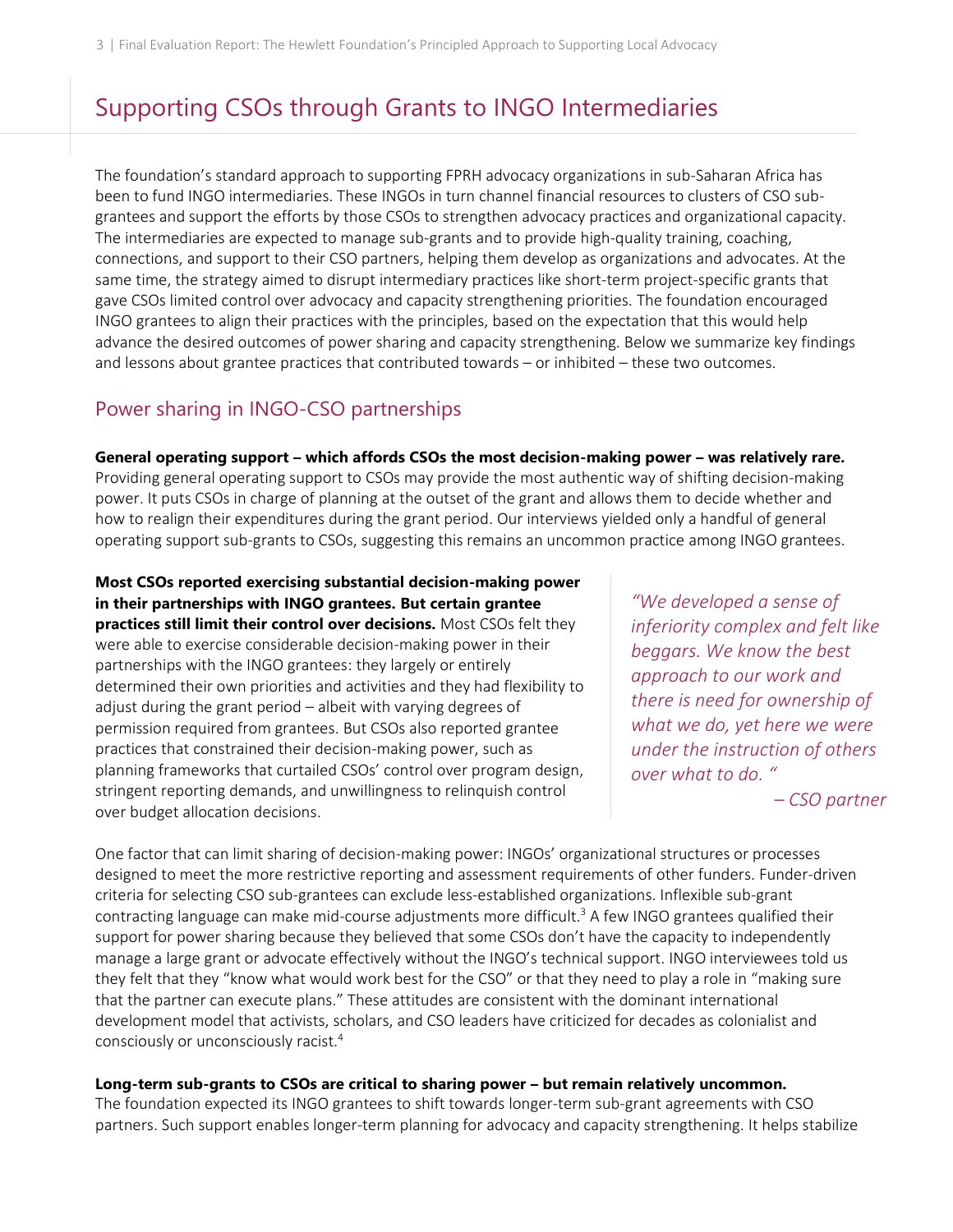a CSO's ability to cover operational costs and provide job security for CSO staff. It also supports mutual accountability: CSOs are able to be more honest and transparent when they know their funding will not be jeopardized in the short term. But many CSOs – including some associated with INGO grantees who received five-year grants from the foundation – reported their agreements were only 6 to 15 months long. A smaller subset of CSOs reported that their current agreements are somewhat longer (two years) – and in some of these cases, this represented a shift from earlier shorter-term grants. But we did not consistently observe movement towards longer grant agreements across the INGO grantees.

**Improved mutual accountability practices contributed to greater transparency and power sharing, but many CSOs still find it difficult to hold INGO grantees accountable.** Interviews yielded some promising examples of mutual accountability practices that improved the power balance between the INGOs and CSOs. This included more formal and informal opportunities for CSOs to provide honest feedback and to have transparent conversations about power imbalances – made possible in part by the trusting relationships that grantees and CSOs built over time.

However, mutual accountability remains difficult to operationalize. Fearful of losing funding, CSOs felt they could not challenge INGO grantee behavior or hold them accountable for delivering on their commitments. One CSO indicated that it is "not African" to ask for transparency about how much money the Hewlett Foundation had given the INGO grantee – a reminder of how these relationships may be informed by patterns of deference to local leaders common in many African cultures and reinforced by acculturated power dynamics reflecting a long colonial history. An additional complication in these power dynamics: "local" offices of INGOs may advocate in competition with local CSOs rather than in collaboration – potentially undermining the kind of trust that supports mutual accountability. The figure below summarizes INGO practices that CSOs suggested should be implemented to better support mutual accountability.

#### INGO Practices that Support Mutual Accountability

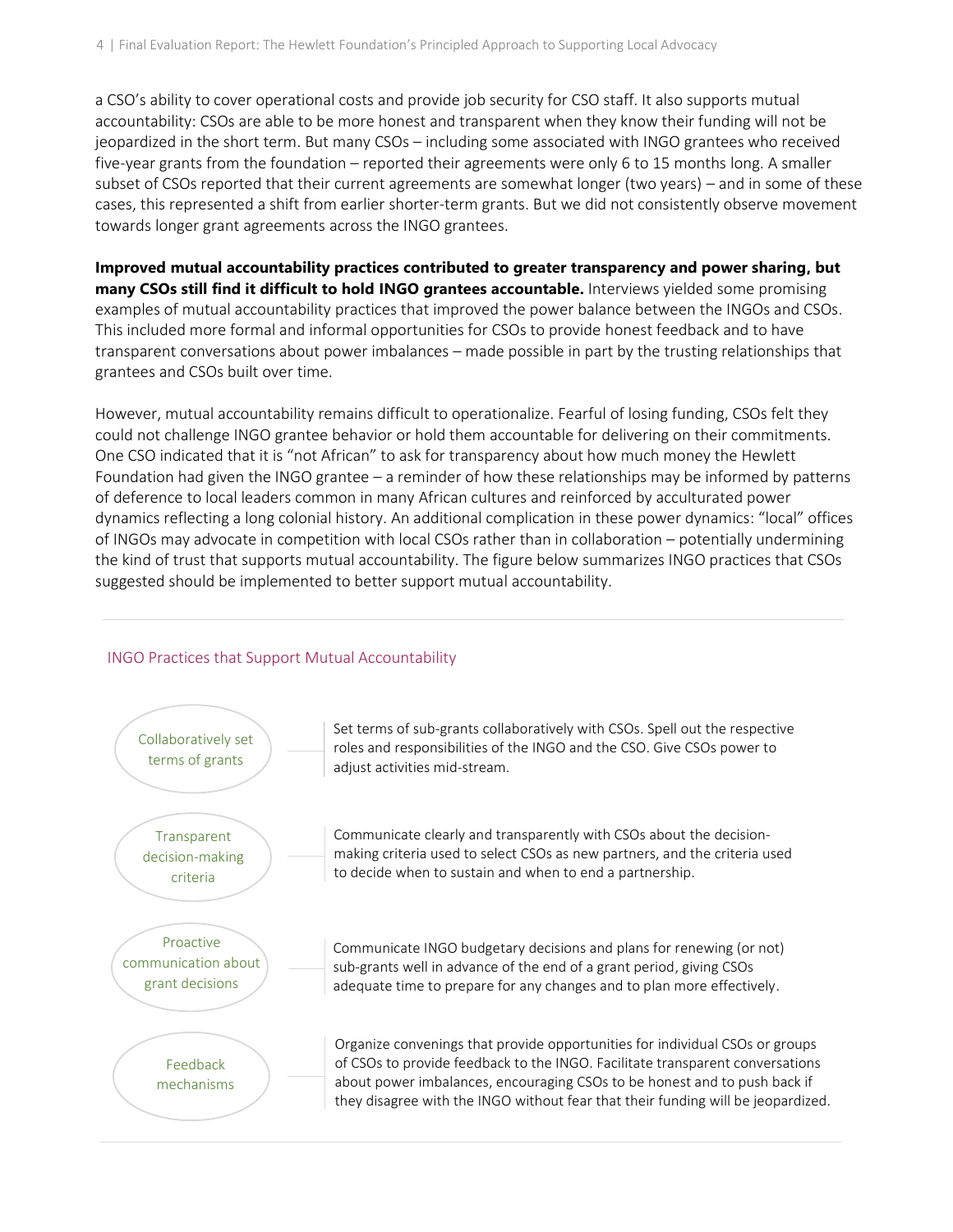### Strengthening CSO organizational and advocacy capacity

#### **CSOs strongly value support that strengthens their financial security and resource stability.** CSOs

consistently prioritized – and sought more support for – capacity strengthening in resource mobilization and fundraising. In this area, CSOs valued modes of capacity support including: assistance developing internal policies and financial systems that meet the accountability requirements of major funders; and intentional efforts to open doors to other funders – not just by sharing links to funding opportunities, but by writing letters of support and leveraging the INGO's reputation to help CSOs build the trust of funders.

**INGOs' support in connecting CSOs with one another encouraged peer-to-peer capacity strengthening.** CSOs emphasized the value of opportunities to share learning with their peers through in-person gatherings, WhatsApp, or webinars. CSOs often make these connections for themselves. INGOs can help, as one major node in larger networks, in creating the opportunity for CSOs – sometimes in different countries – to develop relationships they might otherwise not have. By removing the INGO as the "technical expert" and centering the expertise of the CSOs, this peer-to-peer model can contribute to power sharing. It stands in contrast to hierarchical "one-way" capacity strengthening models in which the INGO is positioned as filling the "deficits" of CSOs.

**Mentoring, accompaniment, and hands-on experience can be particularly helpful in deepening CSOs' skill sets.** CSOs highlighted the value of a mentoring or accompaniment approach tailored to their needs, where CSO staff can strengthen their skills, knowledge, and experience while on-the-job. This is consistent with the strategy's second principle on tailored technical assistance.

**Capacity review processes are more effective when they prioritize CSO learning rather than assuaging funder concerns**. Capacity reviews are used to hold CSOs accountable as well as to facilitate CSO-driven capacity development. Our analysis suggests that capacity reviews can be helpful when they: (a) focus on capacities that the CSOs view as relevant to their work or organizational growth; (b) are supported by resources to address the needs that CSO identify; and (c) include followup reviews so that CSOs can document and reflect on their progress.<sup>5</sup>

**Gaps in mutual accountability undermine the effectiveness of INGO grantees' capacity support to CSOs.** Problematic practices like delayed disbursements and poor communication about an INGO's grant renewal plans made it difficult for some CSOs to pay and retain staff. Poor transparency around an INGO's overall grant amount also made it difficult for CSOs to push back when the INGO said there was no money to cover a capacity strengthening priority the CSO had identified.

**Flexible funding and longer grant agreements contribute towards CSO capacity over the long term.** Flexible funding and longer grant agreements are not solely about power sharing: interviewees also saw these practices as key ingredients of effective capacity support. Flexible funding allows CSOs to direct resources towards capacity needs as they evolve and invest in staff who carry forward the "built" capacity. Longerterm agreements better position CSOs to retain staff and to plan and grow, giving them room to think about succession planning and strategic investments. These practices contribute to a holistic view of capacity support, focusing on organizational sustainability rather than shorterterm gains in discrete capacity areas.

Examining the strategy's assumptions

**Assumption:** Giving CSOs control over the process of strengthening their capacity and shaping their advocacy work will lead to more effective capacity strengthening.

Our findings suggest support for this assumption. Practices that shift decision-making power towards CSOs – including long-term agreements, flexible funding, and mutual accountability mechanisms – can contribute to more effective capacity support.

We might nuance the assumption: it is not just about "giving CSOs control" – it is also about recognizing how power dynamics surface in the various ways that intermediaries interact with CSOs, whether in managing the sub-grant or offering technical support.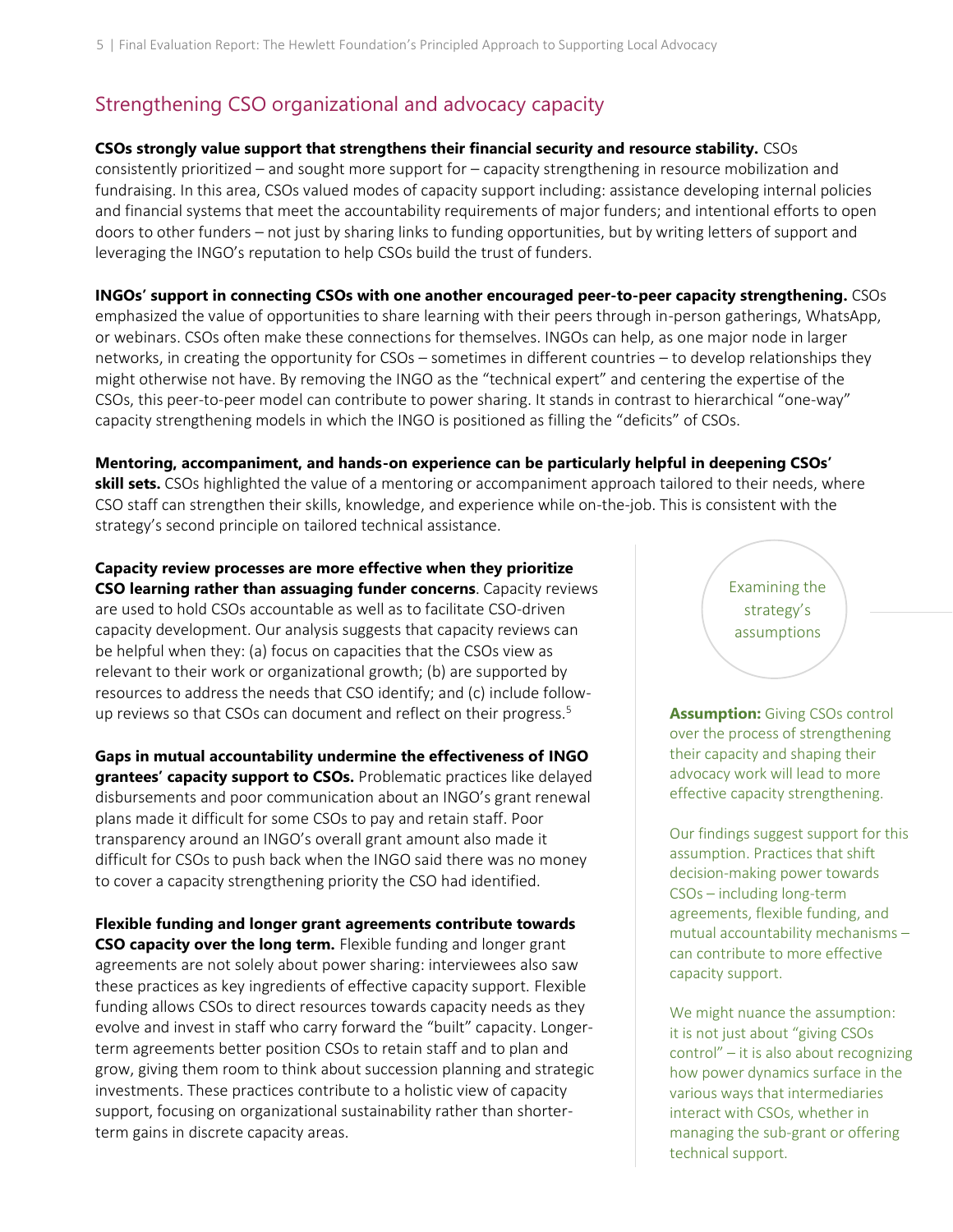## Supporting CSOs through Direct Grants

Starting in 2019, the foundation introduced a direct grantmaking model to complement its funding via INGO intermediaries. It provided grants to two CSOs based in Uganda in 2019 and added a third Kenya-based CSO grantee in 2020. All three organizations are relatively large and have significant histories of using reproductive health advocacy as a core organizational strategy. We examined how these direct grants contributed to organizational and advocacy capacity as well as power sharing.

**Hewlett's flexible general operating support and organizational effectiveness grants enabled CSO grantees to develop more effective advocacy and organizational strategies on a longer time horizon.** All three CSO grantees attributed their organizations' increased stability and strengthened practices to their general operating support grant from the Hewlett Foundation. Grantees also recognized the value of separate organizational effectiveness grants. General operating support allowed the CSO grantees to better integrate their advocacy strategies and programs, "joining up" advocacy efforts that can be siloed and separated by grants restricted to specific projects. General operating support permitted recipients to develop integrated and comprehensive advocacy strategies aligned with organizational priorities. Longer-term, flexible support was also invaluable as they adjusted to COVID-19 disruptions. The foundation's support helped the CSOs mitigate other effects of more restricted, project-focused funding from other sources by stabilizing personnel budgets and allowing longer-term planning.

#### **The foundation ceded power to these direct CSO grantees and**

**engaged responsively with them.** The foundation created the structures to share power through longer-term, operational grants. More important, it operationalized its commitment to power sharing in the way it engaged with grantees. The three grantees felt that the foundation publicly made it clear that it wanted to be held accountable. Hewlett staff reinforced these statements in their interactions with the new direct grantees. Two grantees cited the grant process as reinforcing a sense that the foundation trusted their expertise in determining priorities and gave them time and space to formulate their proposal. The behaviors grantees cited as

*"When power relationships are at play, I feel that the party with more power mostly has to be the one that's willing to give some of the power away and be open about it."*

*– CSO grantee*

extraordinary — listening, sharing information, being responsive — suggest as much about the shortcomings of conventional funder-grantee dynamics as they do about the value of the Hewlett Foundation's approach. As one grantee said of its experience with the foundation: "I have never [before] been part of a funding partnership where people listen."

**The dominant characteristic of direct CSO grantees' relationships with other CSOs is collaboration. The grantees recognize the need for power sharing and mutual accountability practices to mitigate power differentials that arise when they step into a funding role.** All three of the foundation's direct CSO grantees collaborate with a constellation of other organizations in their countries and regions based on shared missions and priorities. The grantees reported that their relationships with other CSOs in coalitions or alliances were already aligned with some of the principles, even before they had learned about the foundation's strategy – or that they were striving towards better alignment now. But when CSOs take on a re-granting role, this changes power dynamics in their partnerships: all three grantees cited the challenge of maintaining good relationships with their peers after taking on re-granting responsibilities. The grant conditions that other funders impose can worsen that power imbalance, forcing the CSO to pass along requirements that limit partners' decision-making power. Applying the same arrangements and expectations that have been in place with INGO intermediaries can risk replicating the asymmetrical power that the Hewlett strategy has been working to correct.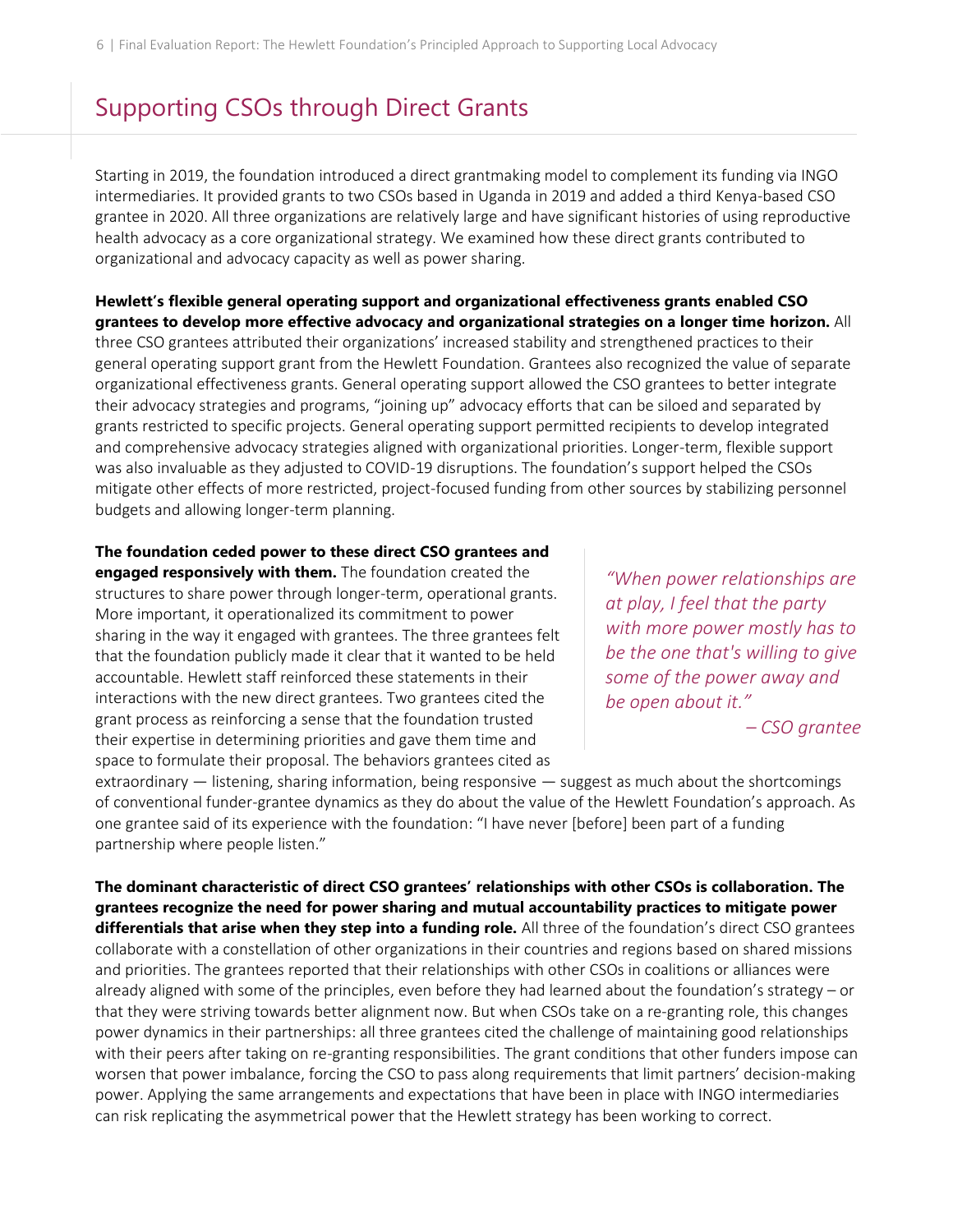## The Respective Roles of the Intermediary vs. Direct Grantmaking Models

A central assumption of the Hewlett strategy is that INGO grantees have the capacity to effectively support the advocacy and organizational capacity of CSO partners. Based on our analysis of comments from CSOs, grantees, and civil society leaders, we distilled **five valued roles that INGO grantees can play** in supporting CSOs to be more effective advocates and more sustainable organizations, when they are working in ways that share power and enable mutual accountability.

- 1. INGO intermediary grantees provide sub-grants that enable CSOs to receive at least some Hewlett foundation **funding** that may otherwise be inaccessible to them given the limitations imposed by the foundation's lean staffing model and location.
- 2. INGOs can help CSOs **access funders and decision-making tables**, including at the international level, which helps CSOs fundraise and enables them to contribute to key policymaking forums and discussions.
- 3. INGO grantees create opportunities for **peer-to-peer learning**, sharing, and collaborations among CSOs, especially across countries. Sub-grant resources can also permit CSOs to hire appropriate capacity strengthening support.
- 4. INGO staff themselves can in rare cases provide appropriate **technical support** that meets certain CSO capacity needs, such as helping CSOs strengthen their advocacy strategy, specific advocacy skills, or organizational capacities.
- 5. There are certain circumstances in which it may be helpful for INGOs to play **advocacy roles**, such as engaging in international advocacy to put pressure on African governments, especially when CSOs cannot risk doing so. But this should occur only at the request of CSOs. Several interviewees argued that INGOs should *not* lead local advocacy, noting that CSOs are uniquely suited to undertake advocacy at the community level because they are the legitimate constituency to pressure their leaders and are closer to the context culturally, linguistically, and politically.

Examining the strategy's assumptions

**Assumption:** INGO grantees have the capacity (skills, resources, structures, relationships) to effectively support the advocacy and organizational capacity of CSO partners.

Our findings provide some support for this assumption, suggesting the constructive roles INGOs *can* play when building on their comparative advantages, resources, and relationships. But the findings do not fully confirm that INGO intermediaries have the technical skills and capacity needed to effectively address CSOs' wideranging advocacy and organizational capacity needs.

INGOs may feel an existential pressure to demonstrate their value by continuously proposing to "build" the capacity of their sub-grantees. But international development advocates and researchers highlight longstanding frustration with a process of capacity strengthening that somehow never results in "enough" capacity.<sup>6</sup> CSOs do not wish to be stuck indefinitely in the "receiver" role while INGOs retain their "giver" or "expert" status. What specific capacity threshold do they need to reach to demonstrate to funders that they no longer need INGOs' technical support? What criteria does the Hewlett Foundation use to determine CSO eligibility for direct general operating support? Hewlett's lean staffing model cannot accommodate large numbers of CSO grantees. Does the re-granting role of intermediaries remain necessary even if CSOs no longer want or need INGOs' technical support? These questions require further clarification in the foundation's strategy.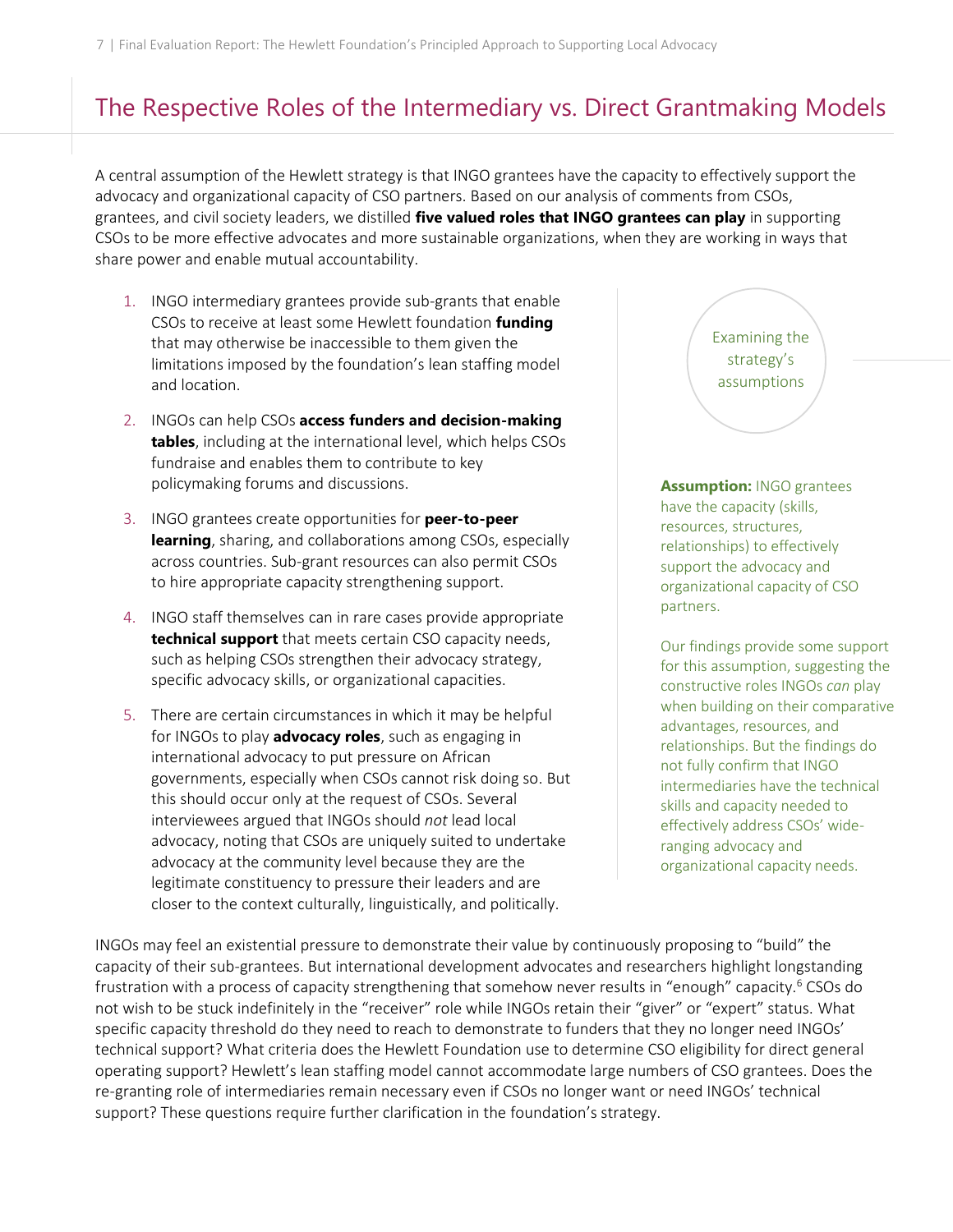Interviewees offered suggestions for how the foundation can better align the intermediary and direct grantmaking models with the strategy's principles in ways that contribute towards power sharing and capacity strengthening:

De-coupled roles

Demand-driven support

**De-couple INGOs' capacity support and re-granting roles.** INGOs can serve in their technical support roles without serving as re-granters. One CSO described its experience receiving direct funding from a UN agency to conduct activities in communities, while the same agency supported an INGO to provide capacity development and accompaniment to the CSO. By removing the financial power that comes with a regranting role, this de-coupled approach can help reduce the power imbalance between INGOs and CSOs while also broadening CSOs' access to capacity support from sources other than their INGO funder.

**Adopt a demand-driven model of capacity support.** This idea is consistent with shifting decision-making power to CSOs, putting the CSO in the driver's seat with the authority to select (or not) an INGO as an appropriate technical support partner. A demand-driven model could also encourage greater flexibility for CSOs to select African technical support providers, rather than positioning the INGO intermediary as the starting point for discussing how to best support a CSO's capacity needs.

**Consider African organizations as potential intermediaries.** Some civil society leaders suggested that the foundation and other donors consider supporting national or regional grantmaking organizations that can sub-grant to local CSOs. The foundation might also consider supporting large national CSOs to serve as intermediaries. But supporting African organizations as intermediaries may just replicate current problematic structures and power dynamics. The foundation will need to exercise the same careful due diligence and evaluation of African organizations that they have for their INGO intermediaries to assess their alignment with the principles (or willingness to align in the future). The foundation will also need to closely examine how an African intermediary's practices may be shaped by other funders who dictate that grant restrictions or requirements be passed along to CSOs.

## The Advocacy Accelerator

The foundation established the Accelerator to fill a perceived gap in the advocacy capacity landscape, addressing the need for a common, Africa- based and African-led platform through which advocates, researchers, technical assistance providers, and donors could share and learn from one another. Although intended in part to serve as a source of capacity support for CSOs who partner with Hewlett grantees, the Accelerator has a much broader mandate and vision: to provide Africa-focused resources and support for health and development advocacy in Africa. As a new initiative established in 2017 with start-up and core support from the Hewlett Foundation, the Advocacy Accelerator is distinct from the other grantees in the strategy's portfolio. We reported separately to the foundation on the Accelerator's role as part of this strategy.

African intermediaries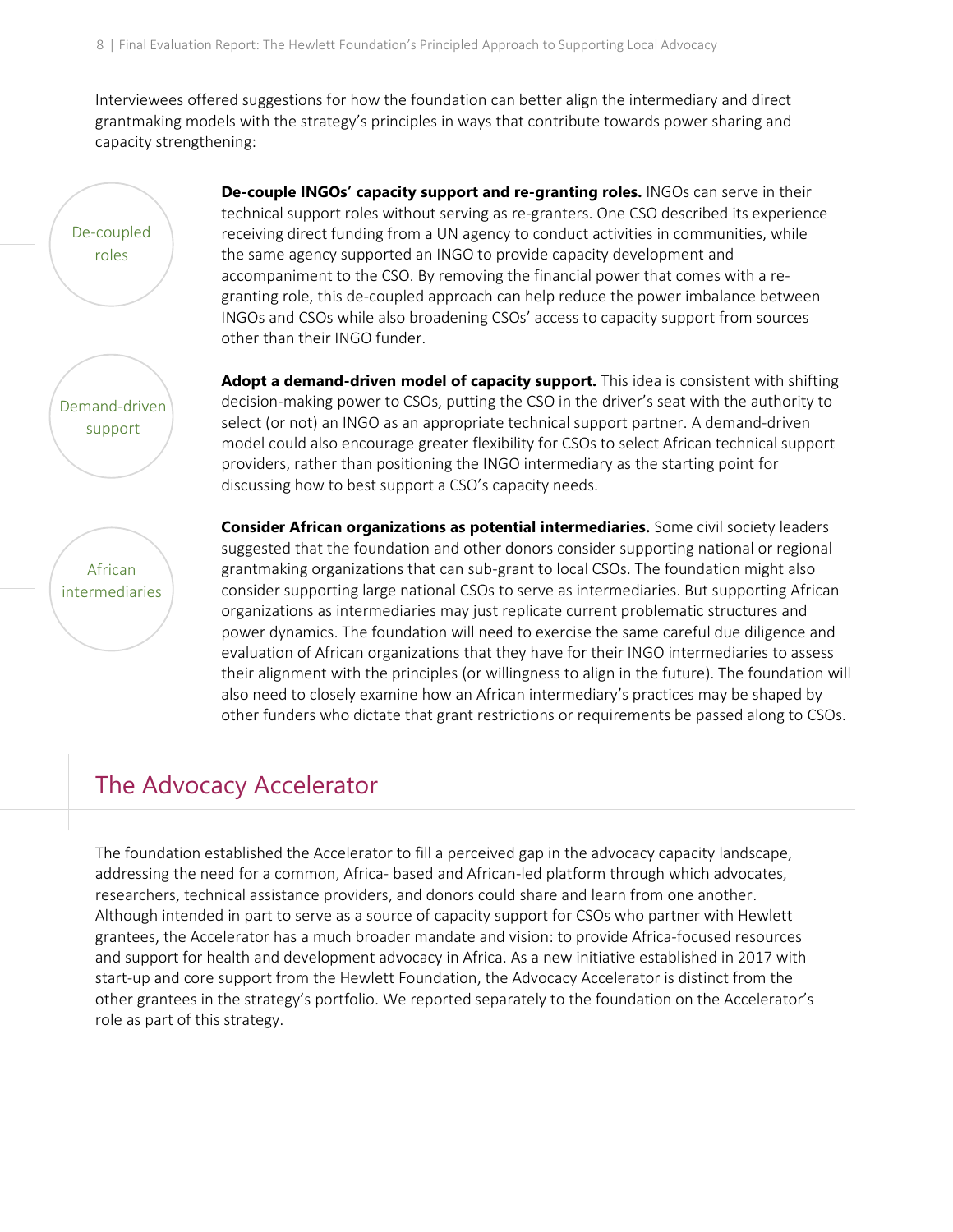## The Role of the Hewlett Foundation

From the earliest stages of developing the strategy, the Hewlett Foundation stated its intention to hold itself accountable to the same principles it expected the grantees to follow. The foundation also recognized its role in encouraging strategy actors as well as peer funders to align their practices with the principles. We summarized key lessons about the role that the foundation played – or should have played – in helping its grantees, CSO partners, and other funders understand and take up principle-aligned practices.

### Promoting principle-aligned practices among strategy actors

**Clear and direct communication about the principles and practices is crucial to their uptake.** The strategy's theory of change posited that strategy actors would define, develop, and implement principle-aligned practices and continuously learn, share, and adapt. This developmental learning and evaluation process, as well as the three grantee convenings Hewlett organized, contributed towards some progress in developing a shared understanding of the principles and aligned practices. But our interviews revealed that more needed to be done to clarify how to translate the principles into practice. Moreover, to encourage uptake of principle-aligned practices, the foundation could have been more explicit in encouraging or even requiring grantees to implement certain practices. Doing so would have helped grantees better understand which practices Hewlett expected to see, while also giving CSO partners leverage to hold grantees accountable for engaging in those practices – consistent with the principle of mutual accountability.

**Grantees needed Hewlett to provide greater clarity regarding the "end goal" of capacity support provided under this strategy.** This observation implicates the principles on sustained technical assistance and longer-term advocacy partnerships. CSO interviews confirmed the value of long-term agreements and sustained capacity support partnerships. But how long is "sustained" and "longer-term" – and when has capacity support gone on long enough? For those CSOs who have requested capacity strengthening, when have they reached the stage where they no longer need capacity support from an INGO – and who makes that judgment? At what point does "long-term capacity support" begin to contradict the goal of CSO sustainability? As one interviewee observed, a CSO can't be autonomous if it stays in perpetual need of technical assistance. There's a risk of creating dependency among INGOs on CSOs' perpetual lack of "capacity" – which serves to maintain the power imbalance between the INGO "giver" of technical expertise and funding and the CSO "recipient" of those resources. Clarifying the answers to these questions can help the foundation better explain how principle-aligned practices ultimately contribute to more sustainable and effective CSOs.

Examining the strategy's assumptions

**Assumption:** The Hewlett Foundation can shift power towards its grantees while simultaneously using its power to encourage principle-aligned practices among those grantees and their CSO partners.

There is inherent tension in this assumption. Providing broad flexibility with project grants to its INGO intermediaries – and its fiveyear grants to Advocacy Partners in particular – represents a significant foundation commitment to sharing power. Being more directive about the specific principle-aligned practices that the foundation expects to see in its grantees' partnerships with CSOs arguably takes away some of that power from grantees. But we note that this doesn't necessarily mean the foundation is taking the power back for itself; rather, it may serve as more of an exercise in "power redistribution" if it helps give CSO partners more power to hold grantees accountable.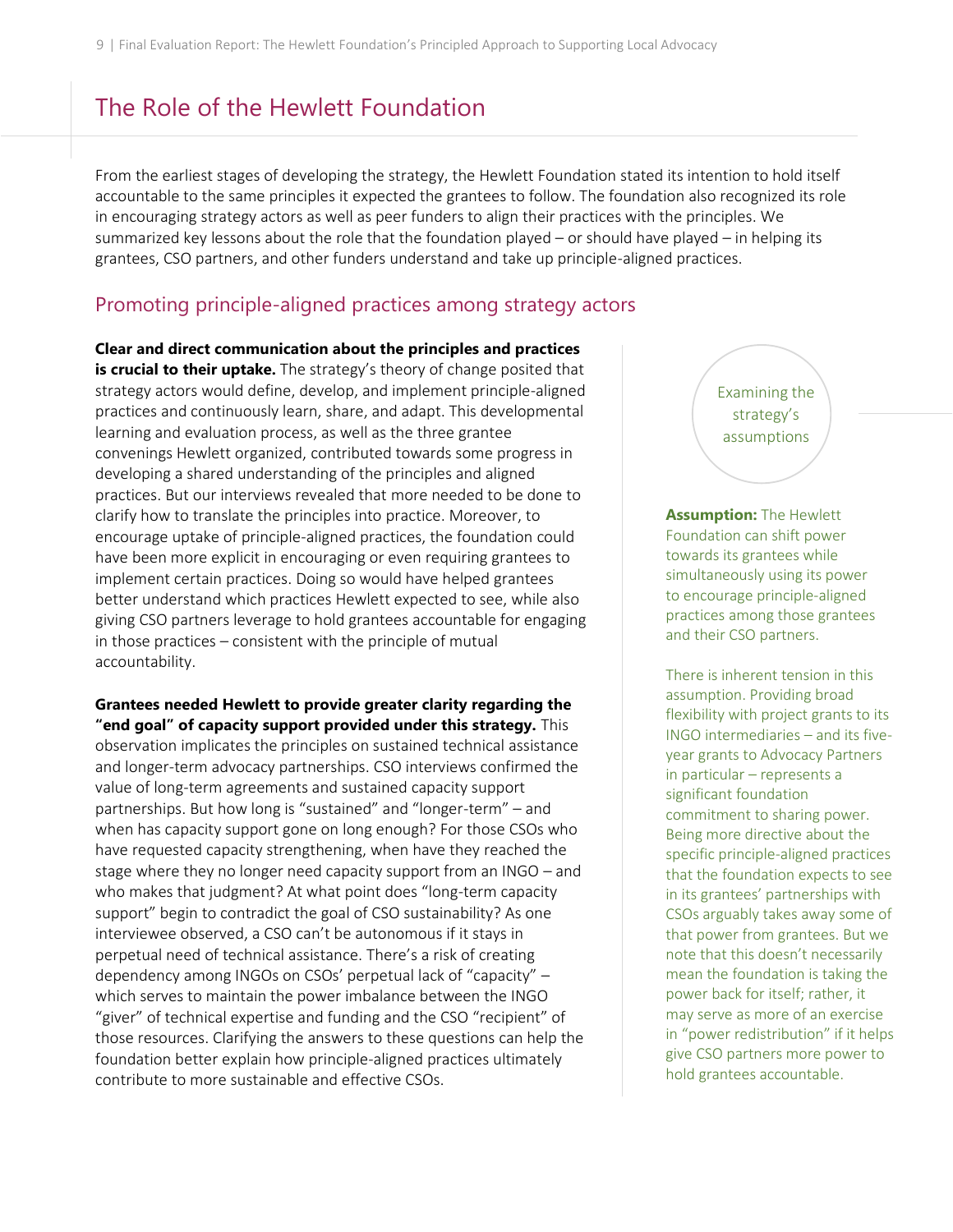#### Funder Practices that Support Mutual Accountability in the Intermediary Grantmaking Model



### Promoting principle-aligned practices among peer funders

**Lack of a formal communications strategy limited the foundation's ability to raise awareness of its principle-based approach among external audiences.** The theory of change reflects the foundation's hope that external audiences like peer funders would perceive the value of the principles and use lessons learned from the strategy. Hewlett staff periodically shared evaluation products and lessons learned with colleagues both within and outside of the foundation, but staff acknowledged that the foundation developed no formal communications strategy to share lessons externally. This limited the potential to raise awareness among peer funders.

**Peer funders are at different places in their "journeys" towards more equitable funding and power shifting practices – which can affect their openness to peer influence.** The foundation and the evaluation team did not deeply explore how best to tailor products or dissemination strategies to the potential learning priorities of peer funders. These learning priorities vary widely, depending on whether a funder is on the leading edge of shifting power and decolonizing philanthropy, or just beginning their journey towards more equitable and inclusive grantmaking. Recognizing this variation – and situating lessons from the strategy within the evolving context of the funder landscape – may help refine future efforts to influence peer funders.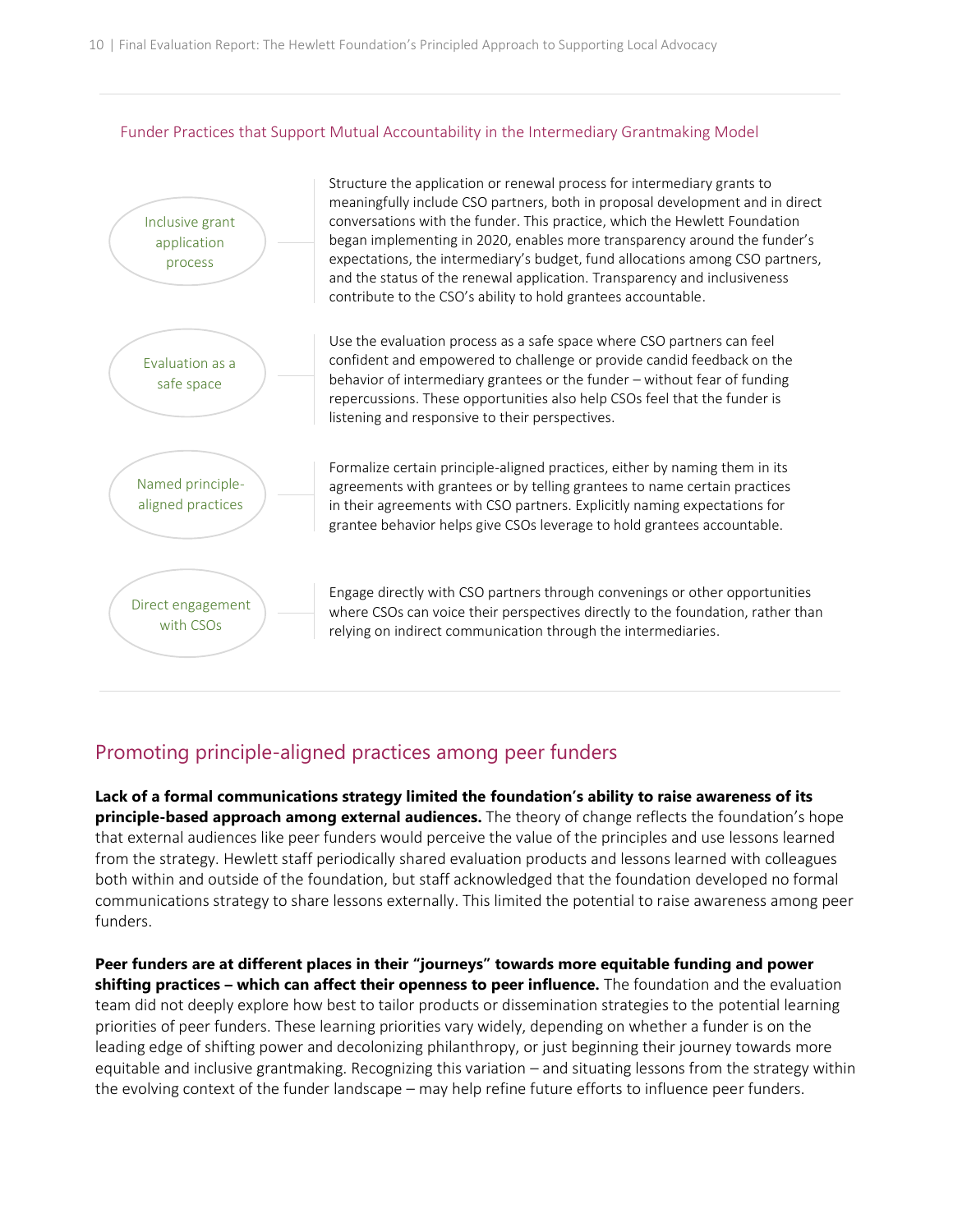## Reflections on the Principles

One of the defining characteristics of this strategy is its principle-based approach. The five principles – named explicitly in the strategy document and emphasized by the foundation throughout the five-year period – have served as a core reference point for implementing and evaluating the strategy. We observed general support for the principles among interviewees, confirming their value in advancing capacity strengthening and power sharing. Interviewees also surfaced key questions to prompt deeper thinking around the principles, encouraging us to consider how refinements to the principles may better guide future grantmaking strategies that support local advocacy in sub-Saharan Africa. 7

| Principles                                                                                                                                  | Reflections on the principles                                                                                                                                                                                                                                                                                                                                                                                                                                                                                                                                                                                                                                                | Questions to inform<br>future efforts                                                                                                                                                                                                                                                                               |
|---------------------------------------------------------------------------------------------------------------------------------------------|------------------------------------------------------------------------------------------------------------------------------------------------------------------------------------------------------------------------------------------------------------------------------------------------------------------------------------------------------------------------------------------------------------------------------------------------------------------------------------------------------------------------------------------------------------------------------------------------------------------------------------------------------------------------------|---------------------------------------------------------------------------------------------------------------------------------------------------------------------------------------------------------------------------------------------------------------------------------------------------------------------|
| Principle 1:<br>Support local<br>advocacy priorities<br>while seeking<br>opportunities to<br>connect these to<br>global advocacy<br>efforts | Determining advocacy priorities locally resonates strongly<br>with interviewees - and aligns with broader conversations<br>about recognizing the cultural, linguistic, and political<br>expertise that CSOs bring to advocacy. <sup>7</sup> But as one CSO<br>pointed out, CSOs themselves need to demonstrate that<br>they conduct community consultation in setting advocacy<br>priorities. CSOs should not assume that they already know<br>enough about local communities. Interviewees also<br>expressed concerns about "phony localization" of INGOs<br>that establish offices in Africa and claim NGO status under<br>local law, crowding out "genuinely" local CSOs. | • What is "local"?<br>• Who represents "local"?                                                                                                                                                                                                                                                                     |
| Principle 2:<br>Strengthen and<br>provide more hands-<br>on and sustained<br>technical assistance<br>tailored to each<br>organization       | This principle reflects Hewlett's interest in supporting<br>more effective capacity support for CSOs, with the<br>assumption that hands-on, sustained, and tailored<br>technical assistance was a key ingredient. Our findings<br>suggest that CSOs do value these qualities of capacity<br>support. But we have also seen that the concept of<br>"capacity support" is much broader than this principle<br>perhaps envisioned. Effective capacity support can take<br>other forms beyond technical assistance to address long-<br>term organizational capacity needs such as staff<br>retention, succession planning, and the development of<br>young leaders.              | • What capacities are<br>valued. By whom? Why?<br>• Are funders and INGOs<br>promoting "capacities"<br>that replicate models<br>(e.g., for evaluation and<br>reporting) from their own<br>national cultures and<br>systems?<br>Does endorsement of<br>those models come at the<br>expense of CSOs' own<br>missions? |
| Principle 3:<br>Support longer-term<br>advocacy<br>partnerships that<br>strengthen and<br>support local<br>advocacy capacity                | This principle reflects the foundation's expectation that its<br>intermediary grantees would develop longer-term grant<br>agreements with their CSO partners. But the principle<br>raises questions about "how long is long term" - and how<br>to determine when it is appropriate to sustain versus end<br>a partnership. The appropriate length of different kinds of<br>capacity support relationships may vary.                                                                                                                                                                                                                                                          | - How long should "long-<br>term" be in the context<br>of complex policy change<br>processes?<br>• How long does it take to<br>"build" capacity?                                                                                                                                                                    |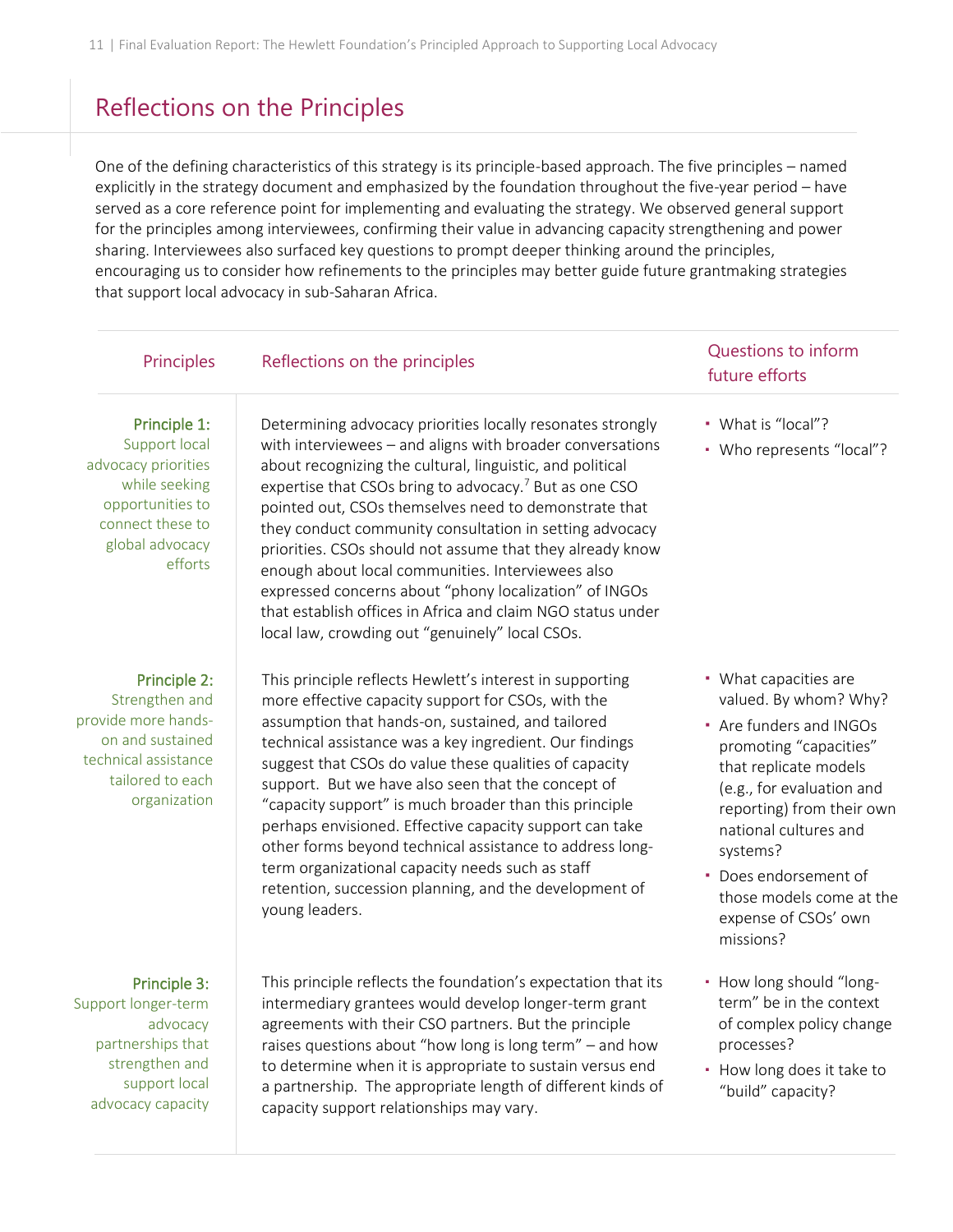| Principles                                                                                                                 | Reflections on the principles                                                                                                                                                                                                                                                                                                                                                                                                                                                                                                                                                                          | Questions to inform<br>future efforts                                                                                                                                                                                                                         |
|----------------------------------------------------------------------------------------------------------------------------|--------------------------------------------------------------------------------------------------------------------------------------------------------------------------------------------------------------------------------------------------------------------------------------------------------------------------------------------------------------------------------------------------------------------------------------------------------------------------------------------------------------------------------------------------------------------------------------------------------|---------------------------------------------------------------------------------------------------------------------------------------------------------------------------------------------------------------------------------------------------------------|
| Principle 4:<br>Encourage mutual<br>accountability among<br>all parties: funders,<br>intermediaries, and<br>local partners | Throughout our five-year learning and evaluation<br>process, grantees and CSO partners have endorsed this<br>principle "in principle" while also questioning how to put<br>it into practice. Over time, the foundation evolved<br>towards explicitly naming power sharing and power<br>shifting as fundamental to mutual accountability. But<br>questions remain about whether it is possible to achieve<br>meaningful mutual accountability given the inherent<br>power imbalance in funding relationships.                                                                                           | • Who can hold funders<br>accountable?<br>• How can mutual<br>accountability be framed<br>as an expression of<br>"reciprocity," grounding<br>power in the value<br>attached to the work<br>done in communities,<br>not just the value<br>attached to funding? |
| Principle 5:<br>Measure progress,<br>document, adapt and<br>share what is learned                                          | Hewlett commissioned this five-year learning and<br>evaluation process as one way it would practice this<br>principle. It encouraged its intermediary grantees and<br>their CSO partners to adapt their practices based on what<br>they learned from this evaluation and their broader<br>experiences. But as one peer funder commented,<br>foundation-led efforts to "measure progress" can come to<br>resemble policing the grantees unless they are framed as<br>part of a more genuinely "mutual" accountability process<br>where the funder's performance is assessed along with<br>the grantees. | • Is evaluation an<br>expression of the funder's<br>power to determine<br>"what counts?"<br>• How do evaluators<br>reinforce power<br>imbalances?                                                                                                             |

Over the course of the five-year period, the foundation and the evaluation team came to understand power shifting and power sharing as fundamental to the foundation's objectives for this strategy. But this was not as clearly stated in the strategy paper. Nor does the word "power" appear in the principles. Naming power more explicitly could be a helpful refinement to the principles. However, we note that power shifting is a complex – and sometimes contested – concept. For example, power shifting may be understood as posing an existential challenge to INGOs if the language of power shifting is interpreted to mean a complete transfer of power from funders or INGOs to CSOs. Power sharing admits a broader range of collaborative relationships. But one civil society leader pointed out how vital it is to consider *who* has *what kind* of power: a feminist approach recognizes that communities have their own power. A funder can enable and support people to work together, "but we can't say that we are shifting power and giving it to a community." This observation encourages reflection on how multiple definitions of "power" can inform what it means for funders to support local advocacy in sub-Saharan Africa.

*"Being a funder and giving money does not mean that you carry people's power. You carry your own power. So you cannot shift your own power and give it to communities; they have got with their own power… You can unlock what is already there so that they can do much more."*

*– Civil society leader*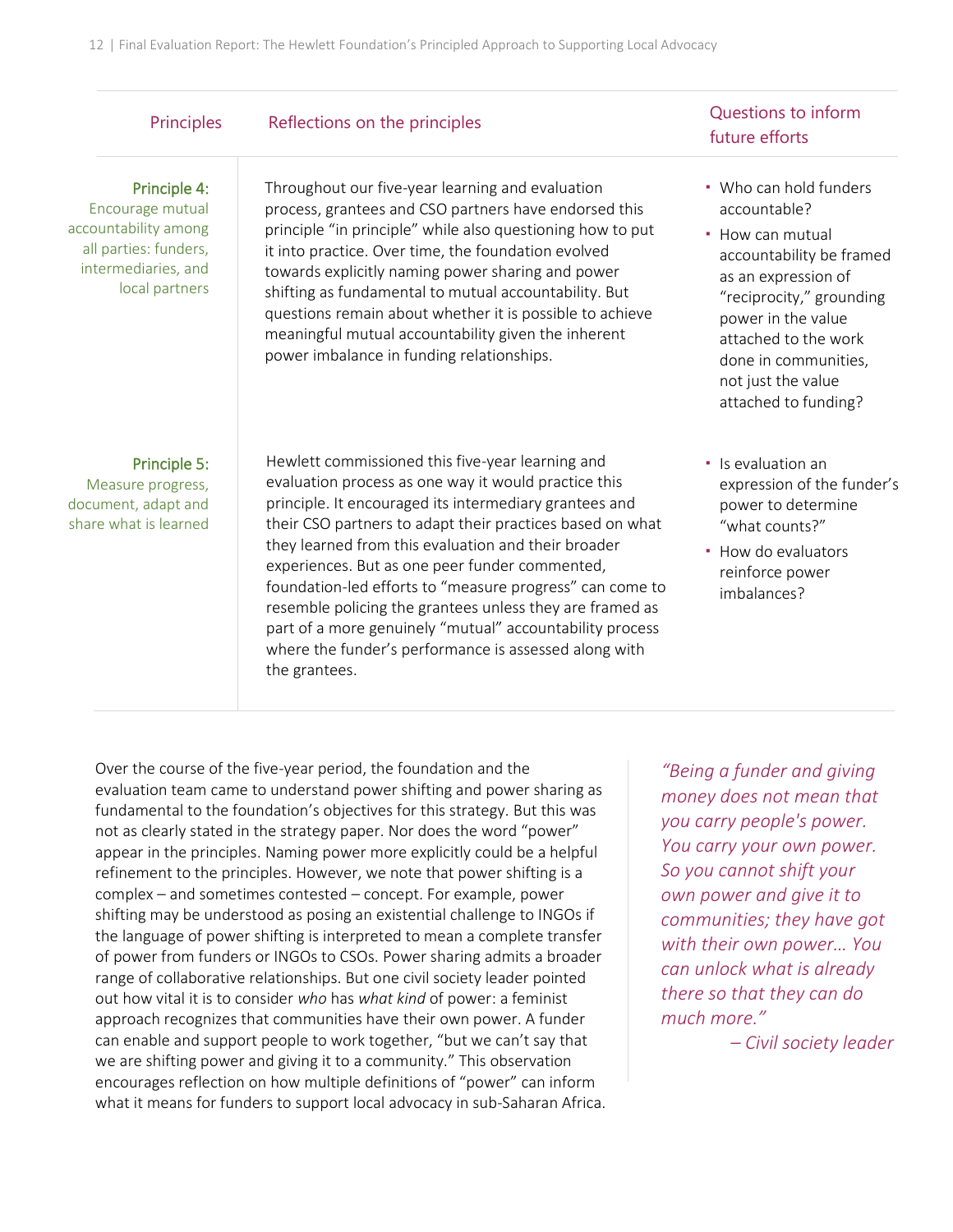## Recommendations

We offer recommendations that could shape the foundation's own grantmaking practices, those of other advocacy funders, and those of any intermediaries it chooses to support, operationalizing some of our findings and lessons learned.

### Structuring grantmaking in ways that help address power imbalances

Grantmaking inherently involves an imbalance of power that can challenge even well-established, trusting relationships among organizations. Here are steps that the foundation and other funders can take to address the power imbalances embedded in funding relationships:

#### **1. Make power analysis an explicit part of grantmaking practice.**

Encourage grant-seekers to engage in power analysis as part of their proposals and advocacy approaches. Funders themselves should challenge unjust power structures, including those they create.<sup>8</sup>

#### **2. Use simpler, more flexible, and more inclusive application and reporting processes.**

Funders can improve their application and reporting processes by making them simpler, paying for the cost of translation or interpretation across multiple languages, and experimenting with more flexible reporting options such as oral formats.

#### **3. Establish, communicate, and adhere to clear grant terms and procedures.**

Recipients need clarity about grant duration, payment schedules, reporting requirements, and prospects for continued funding.

#### **4. Promote mutual accountability from the beginning.**

Grant negotiations should delineate each party's responsibilities to the other and affirm the recipients' right to prompt and respectful responses from the funder. The foundation and other funders should use an inclusive grant application and grant renewal process that ensures transparency among all parties about expectations and funding allocations.

#### **5. Encourage evaluation, learning, and feedback.**

Create "safe spaces" for intermediaries and CSOs to provide feedback to one another – and to the foundation. Build in evaluation approaches that offer multiple opportunities for CSOs to provide confidential feedback.

#### **6. Trust but verify.**

The principles of trust-based philanthropy are appealing. But trust can be misplaced. Evaluation and learning processes can offer a check on misuse of power.

#### **7. Encourage whistle blowing – and protect whistle blowers.**

Those who receive funds are understandably reluctant to call out abusive, inequitable, or corrupt behavior. The foundation and other funders could support efforts by African philanthropies or other civil society bodies to create structures for anonymous reporting and further investigation of alleged behaviors.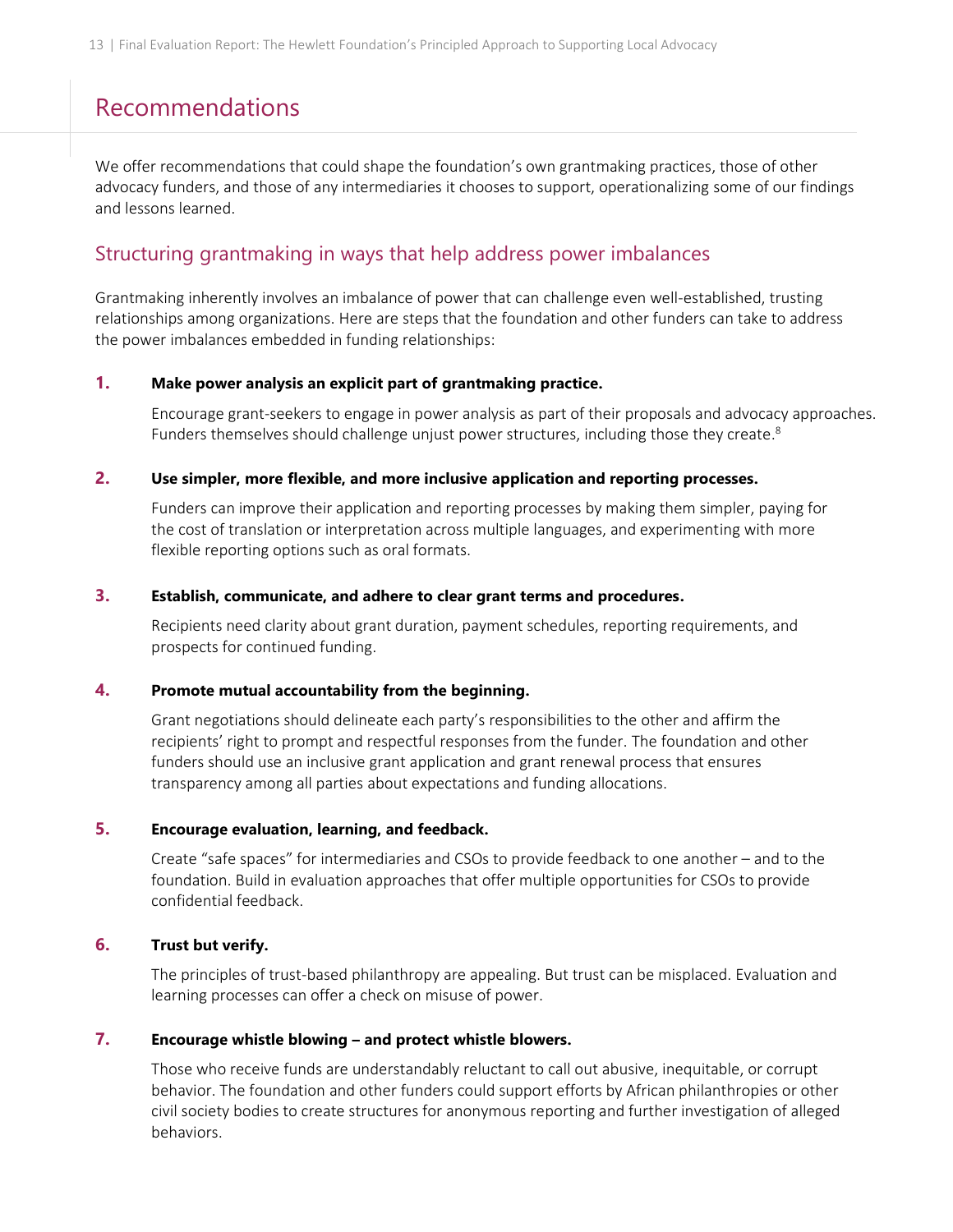### Questioning "capacity" and "capacity strengthening" definitions and models

The strategy set out to promote significant changes in capacity strengthening through its principles. Interviewees suggested directions for deeper exploration:

#### **1. Put CSOs at the center of the process.**

CSOs were more satisfied with capacity strengthening efforts when they had greater freedom to determine the nature, source, and timing of that support. CSOs are the appropriate judge of what "capacity" they need, and of how much is "enough."

#### **2. Consider separating sub-granting from capacity strengthening.**

Funders can assess each intermediary for its capacity to provide the support partners need, rather than expecting them to have the needed expertise to both manage sub-grants and provide appropriate capacity strengthening assistance.

#### **3. Long-term planning for succession and investment.**

Funders could support endowments to provide stable, long-term revenues for CSOs. CSOs can explore alternative revenue sources including community-led, small-donor contributions, and offering services for reasonable fees. Funders can help CSO leaders develop plans to mentor and transfer leadership to younger generations.

#### **4. Understand the diverse nature of "capacity."**

Different types of organizational and advocacy capacity require support in different ways from different sources:

- **a. Organizational structures, systems, and norms:** Basic governance structures or administrative systems can benefit from organizational effectiveness grants that permit the CSO to engage appropriate technical experts and deepen the organizational norms and values aligned with the principles. Managing a sub-granting role requires specific structures and systems that funders can help new intermediary partners develop and refine.
- **b. Staffing:** Donors should fund competitive salaries and benefits and provide longer, general operating support to allow organizations to attract and retain talented staff. This can help break the pattern of individuals hired to perform one function under one short-term project grant. This facilitates personnel development and succession planning.
- **c. Issue experience and subject-matter expertise**: Funders and intermediaries can facilitate opportunities for learning from peer organizations and from individuals working at the regional and global level.
- **d. Tactical experience and knowledge**: CSOs typically learn best by experimenting with and adapting advocacy tactics that others are using. Funders, intermediaries, and resource banks like the Advocacy Accelerator can offer access to training, workshops, and tools. They can also facilitate access to peer CSOs and others who can support the CSO's process of adapting the tools to their context.
- **e. Collaborative problem-solving:** CSO interviewees and funders noted the value of "accompaniment," which often takes the form of coaching, conversations, and other forms of collaborative problem solving. These practices are typically enabled by relationships and trust developed over many years.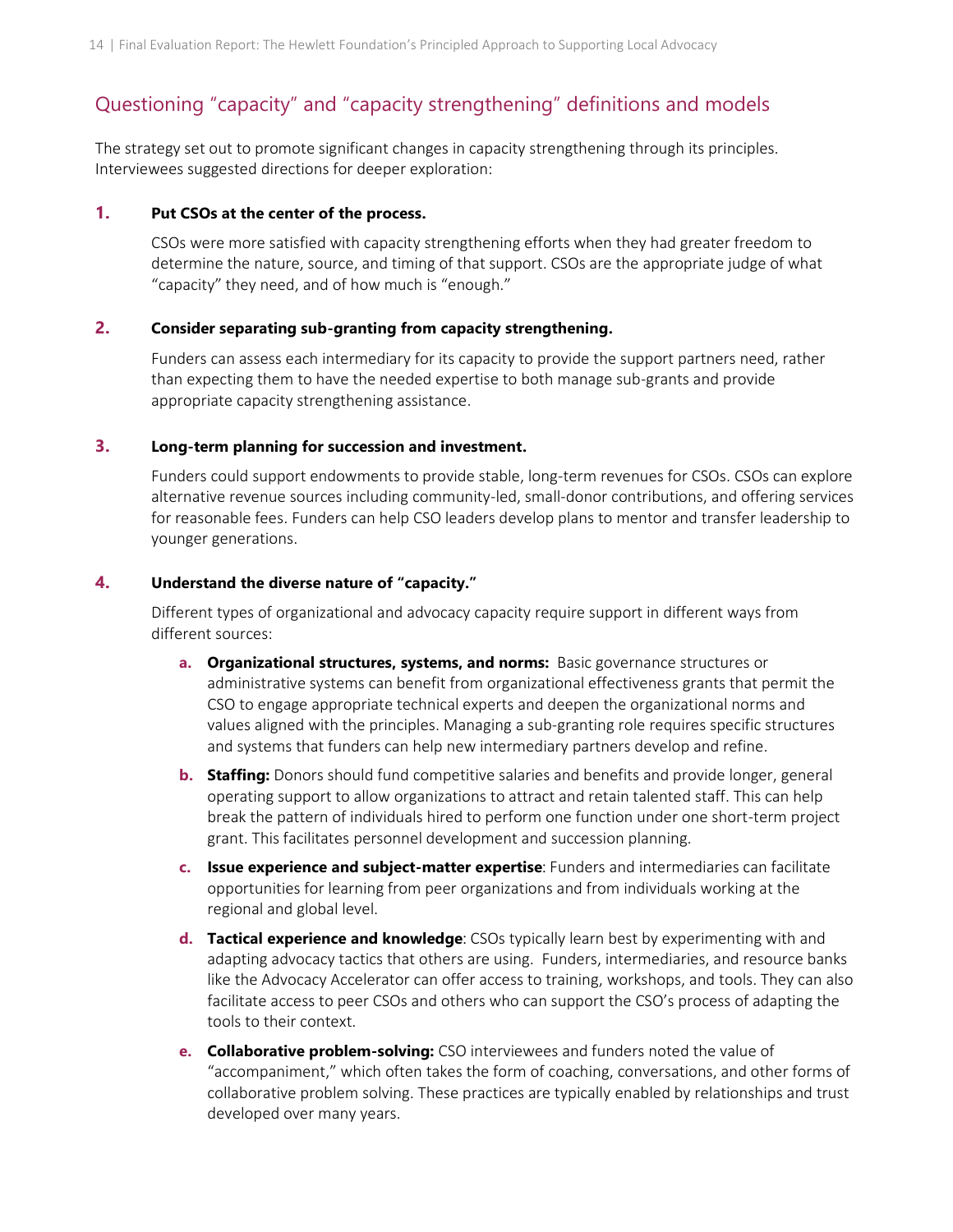#### **5. Hold all "capacity builders" accountable for effective delivery of support.**

Funders tend to assess only the CSO's performance and capacity. We suggest focusing as well on the performance of the organizations offering capacity strengthening.

### Exploring additional opportunities to advance funders' power-sharing practices

The Hewlett Foundation can consider other ways to strengthen its contributions to power sharing:

#### **1. Have reliable advisors in Africa, closer to the organizations that the foundation funds.**

The Hewlett Foundation has historically preferred to maintain a lean staffing model which discourages it from hiring enough staff members or consultants to manage multiple small grants in Africa. But engaging local observers and advisors who are familiar with the countries and issues where it expects to be active can help the foundation support its power-sharing objectives. For example, local observers assessing success and hearing concerns – especially those expressed by CSO sub-grantees – can provide early indicators of progress or warnings of emerging power imbalances. Another possibility: establishing a formal local advisory group who identify candidates for foundation support and listen for evidence of progress or concerns that merit program staff's attention. Such a group could help diversify the perspectives and networks available to the foundation.

#### **2. Engage in philanthropic advocacy.**

The foundation can advocate to its peers for more intentional power-sharing and power-shifting practices. The foundation, along with other funders, can encourage more equitable, inclusive, and even transformative grantmaking practices and bolster support for such practices among African philanthropies, including "community-led" philanthropies. The foundation's support can contribute to African funders' efforts to strengthen their sector and discourage practices that would replicate current power imbalances.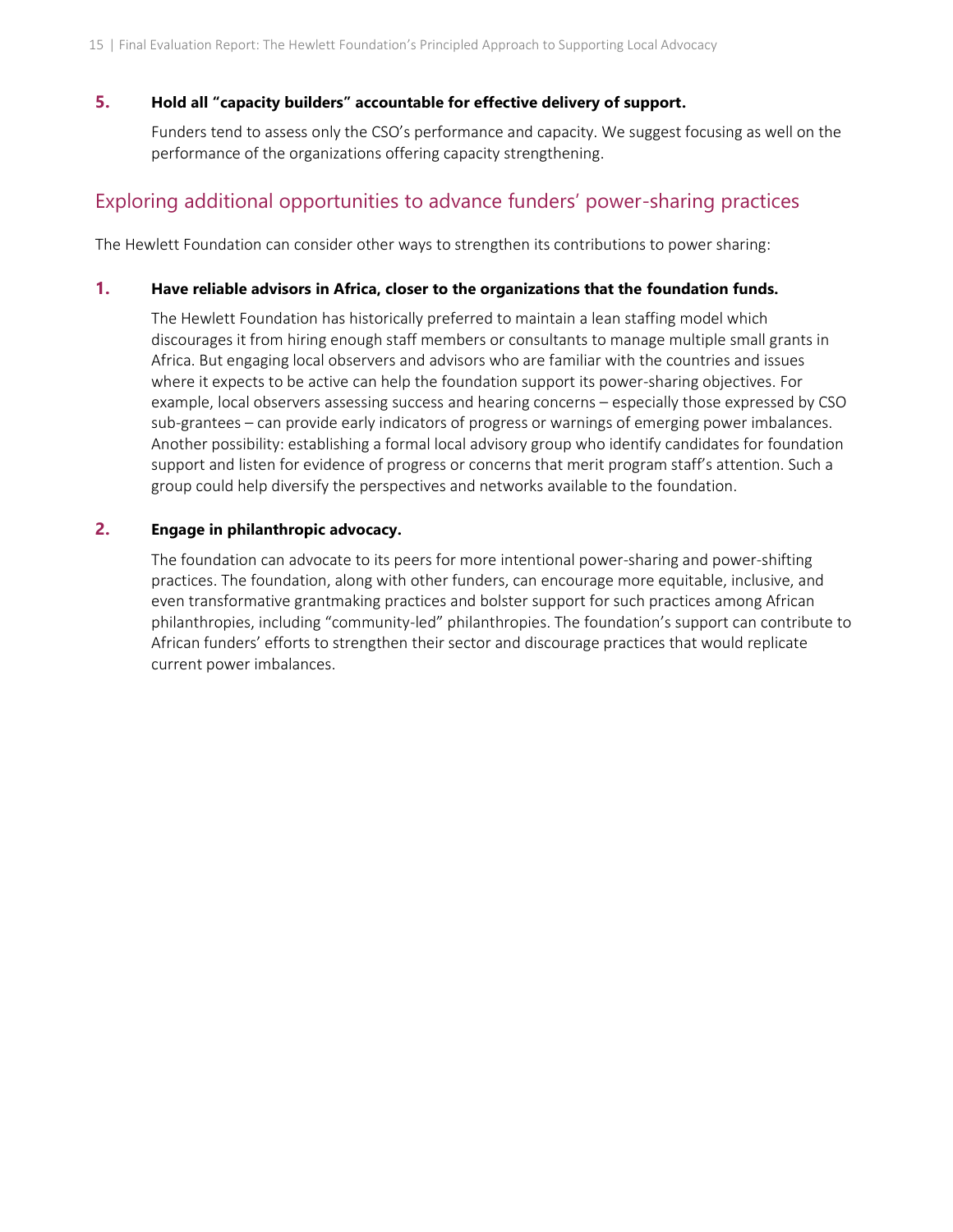## Acknowledgments

This five-year developmental evaluation benefited from the complementary strengths and contributions of each member of the evaluation team: David Devlin-Foltz (U.S.), Susanna Dilliplane (U.S.), Rhonda Schlangen (U.S.), Julie Tumbo (Kenya), and Coumba Touré (Senegal). Our evaluation team is deeply grateful to staff of the Hewlett Foundation, grantees, and CSO partners for making this evaluation such a rich and valuable learning process. Across the past five years, these strategy actors have dedicated significant time to participating in this evaluation, enabling us to gather myriad insights and lessons about how to best advance capacity strengthening, power sharing, and the overall goal of a vibrant CSO sector. We also want to thank the civil society leaders and peer funders whom we interviewed for bringing their useful external perspectives to bear as we situated lessons from this evaluation within the broader context. We are grateful to Tian Johnson and Maaza Seyoum for leading the literature and context review process and facilitating deeper thinking around power, capacity, and partnerships among funders, intermediaries, and CSOs. The team at Niyel in Senegal facilitated our memorable grantee and CSO convening in October 2019. We also thank Carlisle Levine for her contributions to earlier stages of the evaluation process. Finally, a special thanks to Helena Choi, Althea D. Anderson, Amy Arbreton, and Kim Brehm at the Hewlett Foundation for their support and commitment to this five-year learning and evaluation process.

The evaluation team welcomes questions or feedback on this report. Please reach out to us:

David Devlin-Foltz, [ddfoltz@gmail.com](mailto:ddfoltz@gmail.com)

Susanna Dilliplane[, susanna.dilliplane@gmail.com](mailto:susanna.dilliplane@gmail.com)

Rhonda Schlangen, [rhondaschlangen@gmail.com](mailto:rhondaschlangen@gmail.com)

Julie Tumbo[, julietumbo@gmail.com](mailto:julietumbo@gmail.com)

Coumba Touré, [coumbatoure378@gmail.com](mailto:coumbatoure378@gmail.com)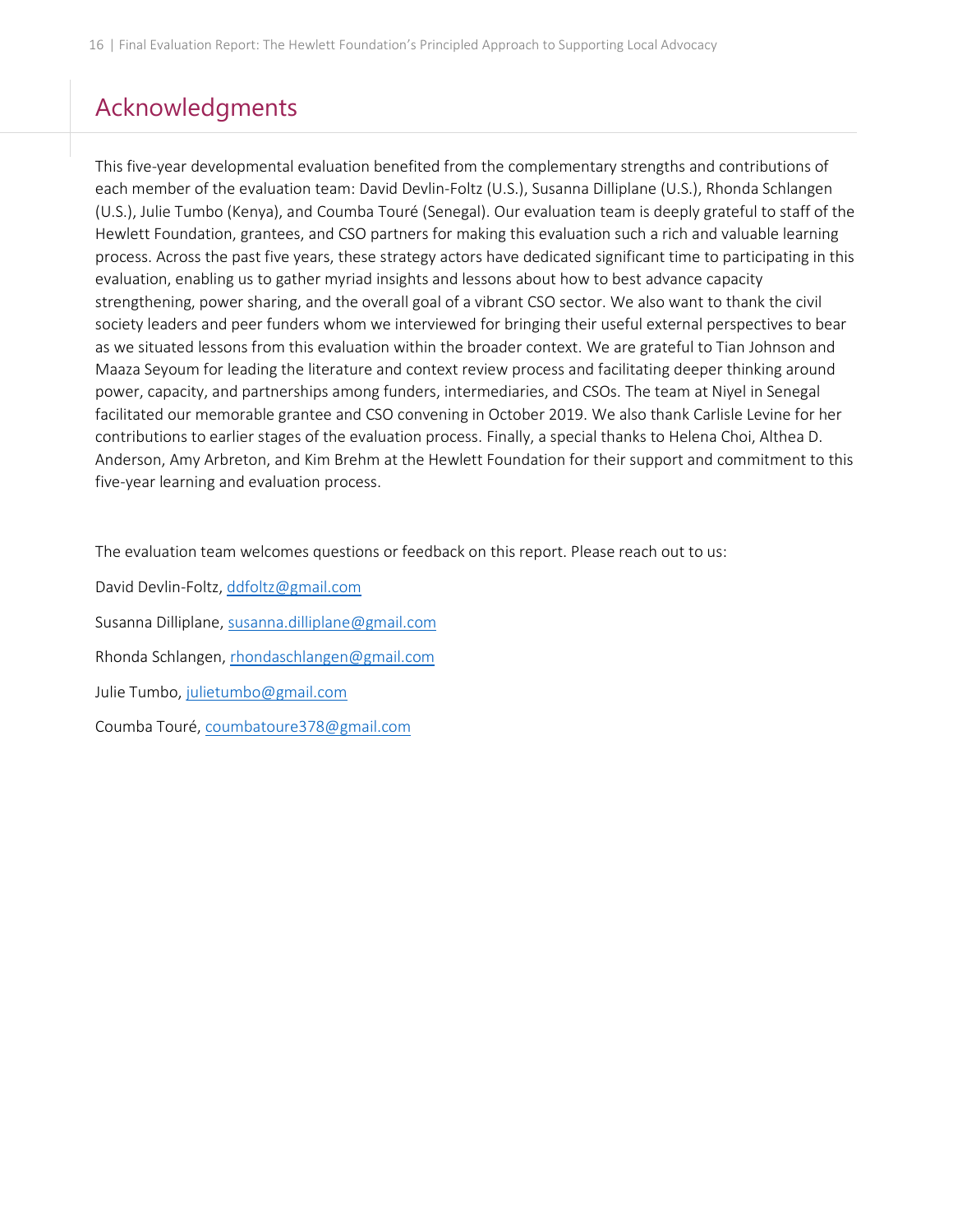## Appendix

### Evaluation Questions Guiding the Final Evaluation Report

- 1. To what extent and how well has the foundation's principle-based grantmaking approach contributed to the intended short-term outcomes of power sharing and more effective capacity strengthening? How have principle-aligned practices by the foundation, its grantees, and CSO partners contributed (or not) to gains in CSOs' advocacy and organizational capacity? Has the principle-based approach contributed to any unexpected positive or negative outcomes?
- 2. How do **different grantmaking models** embedded within the strategy (i.e., the intermediary model, direct grantmaking model, and the Advocacy Accelerator grant) contribute in complementary or competing ways to intended outcomes – and to the overall goal of a more vibrant CSO sector? What roles can and should the foundation, its grantees, and CSO partners play in advancing the goal? What else is needed (e.g., other actors, additional elements of capacity support, further adjustments in practices or roles) to effectively and sustainably progress towards the strategy's goal?
- 3. How have **broader contextual factors** facilitated or inhibited strategy actors' ability to put the principles into practice and effectively strengthen capacity and shift power? For example, how do competition for resources and the dominant cultures of the funder-driven development landscape affect strategy actors and what they are able to achieve? How, if at all, has the principled approach influenced funder-grantee-CSO interactions in the context of COVID-19? What lessons can we draw about the ways in which the principles are present or absent in responses to a global crisis?
- 4. To what extent and how has the foundation's strategy influenced other funders and INGOs who support FPRH advocacy in sub-Saharan Africa? How do other funder and INGO approaches align (or not) with the strategy principles? How do their approaches reflect (or diverge from) the strategy's emphasis on power sharing? What factors have facilitated or inhibited the scope of the strategy's influence?
- 5. What lessons can be drawn regarding the foundation's assumptions about how to shift power, support effective capacity strengthening, and contribute towards a more vibrant CSO sector in sub-Saharan Africa.

### Methodological Approach

The evaluation supported an ongoing process of learning, sharing, and adapting by using a developmental approach that generated feedback and lessons annually. The evaluation design was responsive to changes in learning priorities as strategy actors' understanding of the principles and aligned practices evolved over time. Shifts in the evaluation design also reflected the evaluation team's deepening understanding of how to gather meaningful data on sensitive and complex topics such as power dynamics and effective capacity support.

This report draws on what we have learned throughout the five-year process, but with a particular emphasis on data from 63 confidential interviews conducted in the final phase of this evaluation, primarily from January through May of 2021. This includes interviews with 12 of Hewlett's intermediary and direct CSO grantees, as well as two-hour in-depth interviews with 30 of the grantees' CSO partners (see Table A1 below). CSO interviewees encompassed 12 African countries (Burkina Faso, Cameroon, Ivory Coast, Kenya, Malawi, Mali, Nigeria, Rwanda, Senegal, Tanzania, Uganda, Zambia), with seven of the interviews conducted in French and four conducted in Swahili.

To ground our work in a broader understanding of the CSO sector and the current practices of other funders, INGOs, and CSOs, we also conducted 12 interviews with 14 individual civil society leaders, including a range of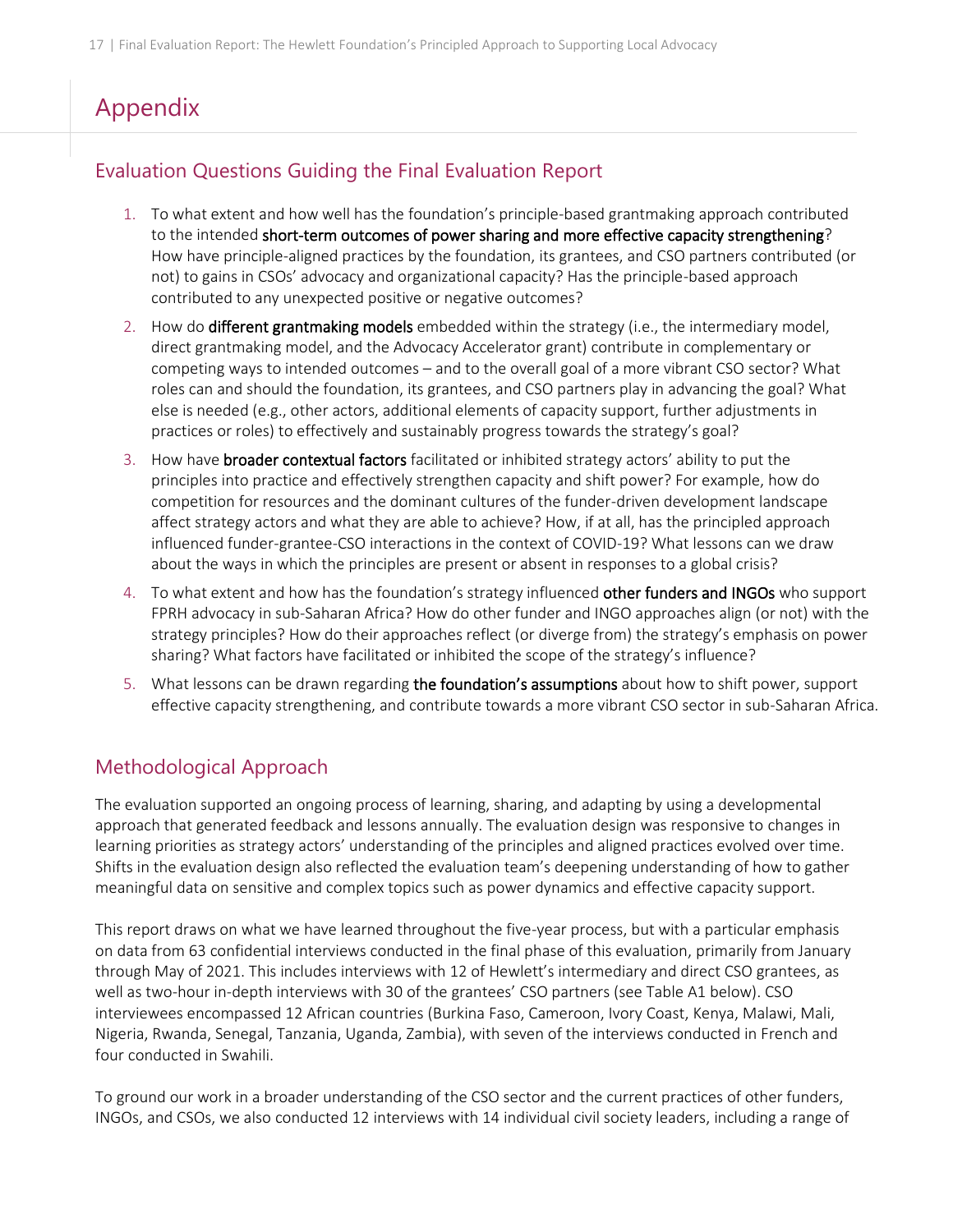voices from across the continent (Ghana, Kenya, Mali, Senegal, South Africa, Tanzania, Zimbabwe) and across different kinds of organizations, including research institutions, funding organizations, and CSOs. We also conducted interviews with staff of six peer funders who support capacity strengthening and FPRH advocacy in sub-Saharan Africa, seeking interviewees with diverse approaches to funding CSOs via intermediary organizations. Finally, our interviews included three Hewlett staff members who have been deeply involved in the strategy and evaluation process.

| <b>Interview Categories</b> | <b>Number of interviews</b> | Number of individual<br>participants in interviews |
|-----------------------------|-----------------------------|----------------------------------------------------|
| Grantees                    | 12                          | 23                                                 |
| Civil Society Organizations | 30                          | 42                                                 |
| Civil Society Leaders       | 12                          | 14                                                 |
| Peer SRHR Funders           | 6                           |                                                    |
| Hewlett Foundation          | 3                           | 3                                                  |
| <b>Total</b>                | 63                          | 89                                                 |

#### Table A1. Phase 4 Interview Categories

To help situate our findings within some of the broader trends and developments unfolding in the field, we drew on a set of context review activities led by Tian Johnson and Maaza Seyoum of the African Alliance in collaboration with evaluation team member Rhonda Schlangen. This review included assembling a rich compendium of current resources relevant to understanding the landscape of funder, INGO, and CSO practices, experiences, and perspectives on topics relevant to the strategy principles. Key insights and resources from this context review process informed this report.

#### **Limitations**

Our Phase 4 evaluation design purposefully focused on interviews as the primary methodology. This reflects methodological lessons learned during prior phases of the evaluation, which suggested that we were able to gather clearer, more reliable, and more nuanced information via interviews (as opposed to surveys). The interview format allowed us to build rapport, clarify our questions when needed, and ask follow-up questions to further probe interviewees' responses. This was particularly important given the sensitivity and complexity of the topics we explored in the interviews: capacity strengthening and power dynamics (including racial dynamics). However, one trade-off is that we were unable to engage as many CSO partners as we have in prior phases. This limited our ability to generalize our findings to all CSO partners under this strategy.

We also capped the number of interviews with civil society leaders and peer funders at 18, which again constrains the generalizability of our findings to the broader set of actors who fall into these categories. We recognize that "civil society leader" is a broad term and may be defined in different ways. For our purposes, we sought to identify individuals who could speak from their long-time experience supporting and/or advancing African civil society. But we recognize that our interviewees were predominantly based at large organizations with a well-established national and/or international presence. Our interviews did not include other examples of civil society leaders, including many individuals and/or organizations operating at a subnational level.